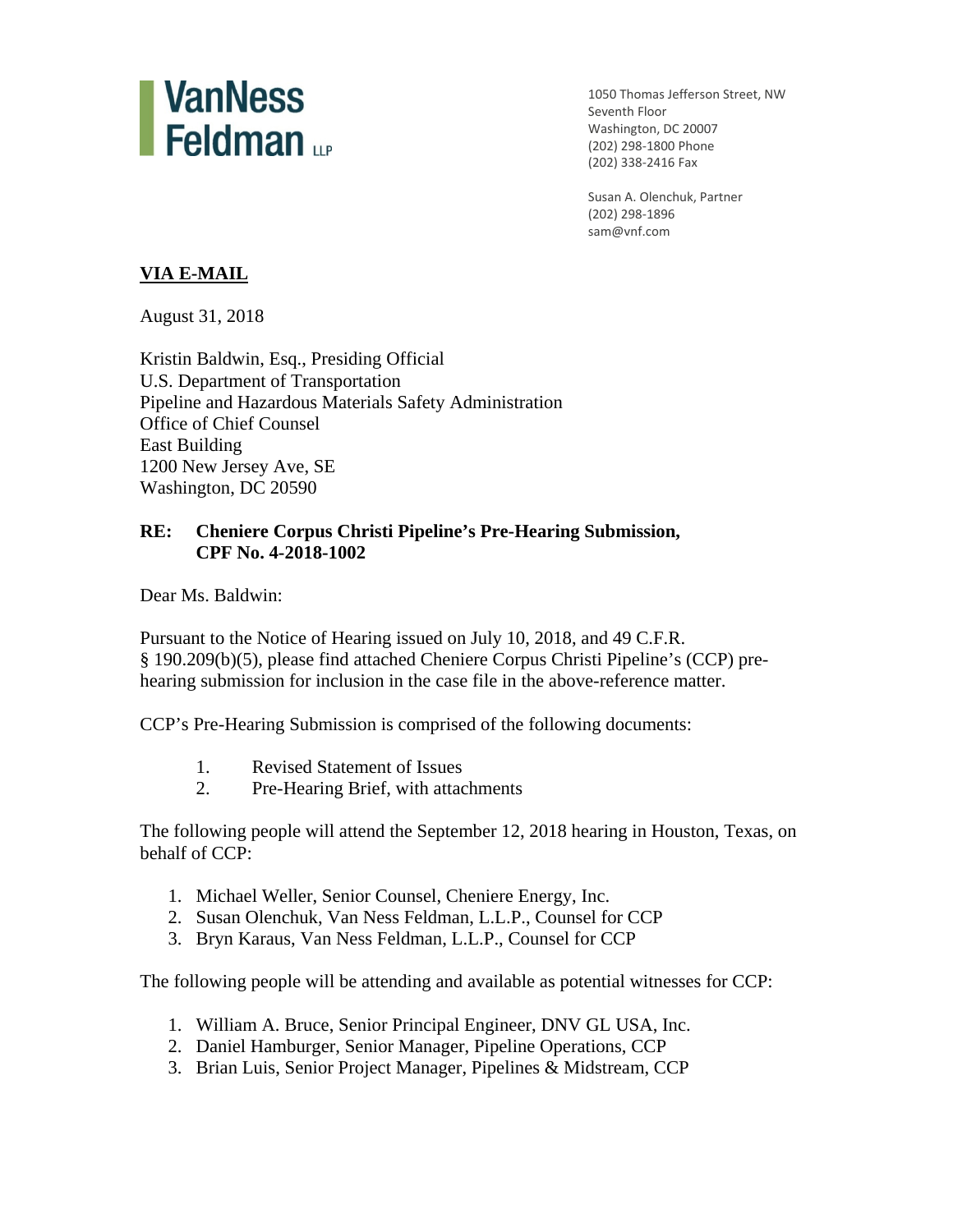CCP has arranged for a transcript of the hearing to be prepared at its own expense, and will provide copies of the transcript to the Presiding Official and PHMSA.

CCP looks forward to the discussion with OPS at the hearing, and to a resolution of this matter. Please do not hesitate to contact me if you have any questions.

Respectfully submitted,

*/s/ Susan A. Olenchuk* 

 Van Ness Feldman, LLP Susan A. Olenchuk, Esq. 1050 Thomas Jefferson St NW Washington, DC 20007 (202) 298-1896 Counsel for Cheniere Corpus Christi Pipeline, LLC

Cc: Mary McDaniel, Director, Southwest Region, OPS, PHMSA (by E-Mail) Lauren Clegg, Esq., Counsel, Southwest Region, OPS (by E-Mail) Michael Weller, Esq., Senior Counsel, Cheniere Energy, Inc. (by E-Mail) Bryn Karaus, Esq., Van Ness Feldman, LLP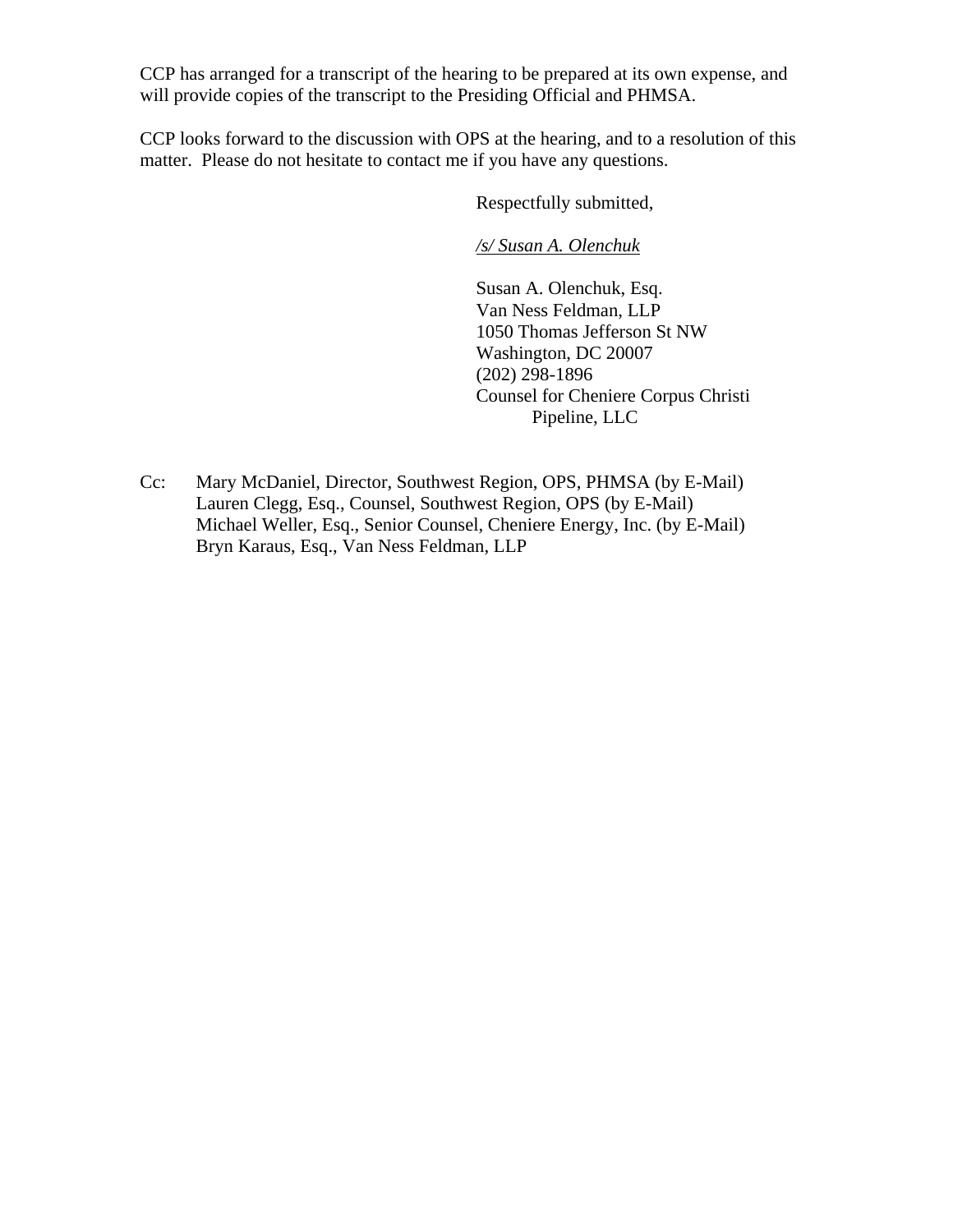# **U.S. DEPARTMENT OF TRANSPORTATION PIPELINE AND HAZARDOUS MATERIALS SAFETY ADMINISTRATION OFFICE OF PIPELINE SAFETY**

**Cheniere Corpus Christi Pipeline, ) CPF 4-2018-1002** 

## **Revised Statement of Issues of Cheniere Corpus Christi Pipeline**

Set forth below is the Revised Statement of Issues that Cheniere Corpus Christi (CCP) intends to raise at the September 12, 2018 hearing in this case. CCP reserves the right to supplement these issues based upon any additional arguments that are raised at the hearing.

## **Item 1. § 192.225 Welding Procedures.**

Whether CCP violated section 192.225 by failing to qualify welding procedures in accordance with section 5 of API Std. 1104, 20th Ed., incorporated by reference in section 192.7.

- 1. Whether the Office of Pipeline Safety (OPS) misinterprets API Std. 1104 as specifying wall thickness ranges for the qualification welding procedures.
- 2. Whether OPS misinterprets API Std. 1104 as requiring that the wall thickness groupings listed in section 6.2.2 apply to the qualification of welding procedures.
- 3. Whether OPS failed to allege facts necessary to establish a violation of section 192.225.
- 4. Whether OPS has failed to satisfy its burden of proving that CCP failed to qualify welding procedures SMAW-A18A-FLT, SMAW-A28A-FLT, SMAW-A38A-FLT, and SMAW-A48A-FLT based on the record in this case and the provisions of API Std. 1104.

## **Item 2. § 192.227 Qualification of Welders and Welding Operators.**

Whether CCP violated section 192.227 by failing to qualify welders to a previously qualified welding procedure in accordance with section 6 of API Std. 1104, 20th Ed., incorporated by reference in § 192.7.

1. Whether OPS failed to allege facts necessary to establish a violation of section 192.227.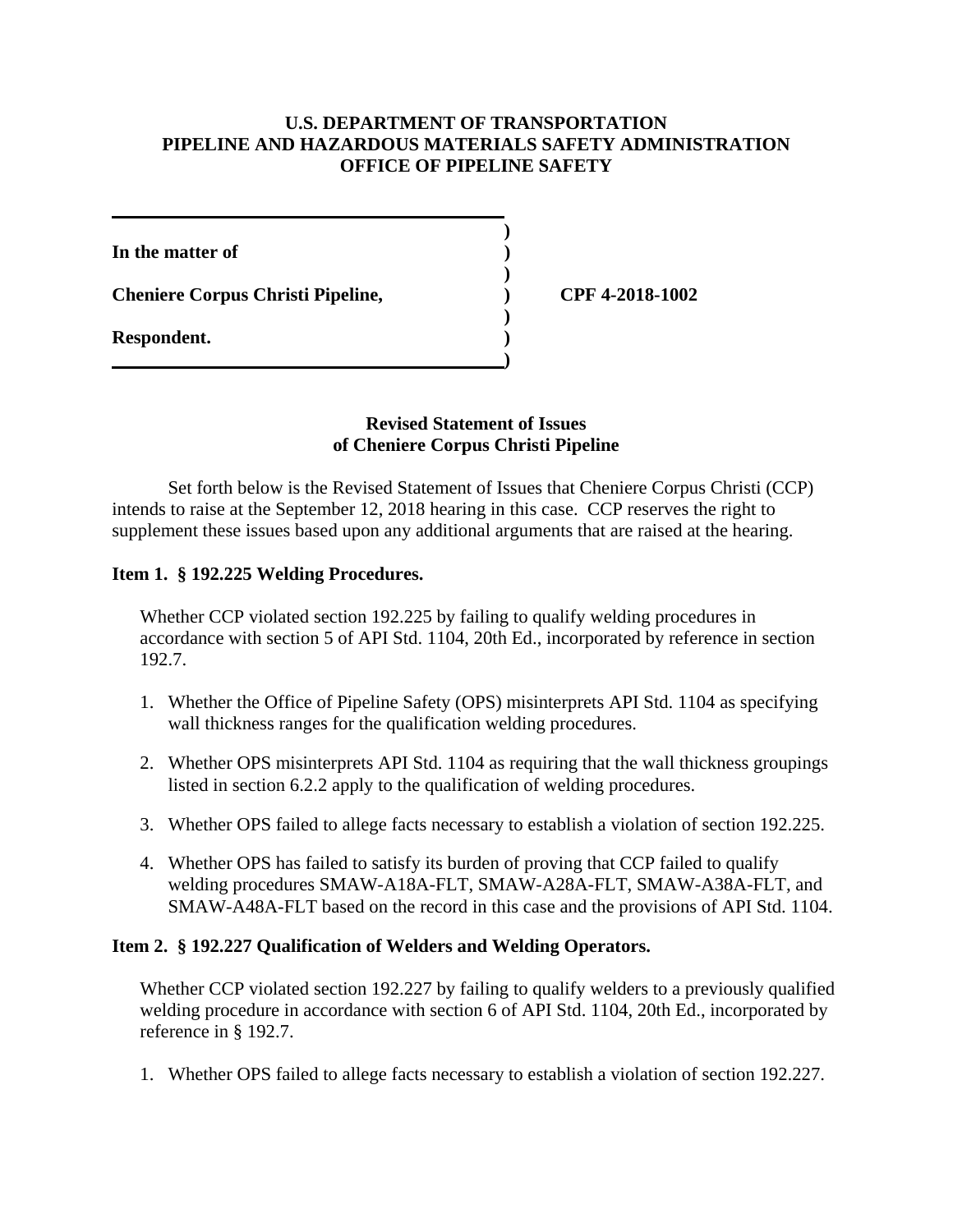- 2. Whether the alleged violation is inconsistent with statements contained in the Notice and the Violation Report.
- 3. Whether the alleged violation is inconsistent with the welder multiple qualification provisions of API Std. 1104.
- 4. Whether OPS has satisfied its burden of proving that CCP failed to qualify welders based on the record in this case and the provisions of API Std. 1104.

# **Item 3. § 192.303 Compliance With Specifications or Standards.**

Whether CCP violated section 192.303 by failing to construct a pipeline facility in accordance with written specifications by using unqualified welding procedures and unqualified welders.

- 1. Whether Item 3 relies on the same evidence asserted to support Item 1 and Item 2 and cannot be considered a different offense.
- 2. Whether OPS has failed to satisfy its burden of proving that CCP failed to qualify its welding procedures and welders in accordance with the provisions of API Std. 1104 and CCP's written specifications which rely on API Std. 1104.

# **Proposed Civil Penalties**

Whether the proposed civil penalties totaling \$185,600 must be withdrawn or reduced.

- 1. Whether the proposed civil penalties are unsupported by the record of evidence in this case.
- 2. Whether the proposed civil penalties were determined consistent with applicable laws and regulations.

At the hearing in this case, CCP intends to present evidence and engage with OPS in discussion on these issues. CCP reserves the right to respond to any assertions and arguments introduced by OPS during the proceedings in this case, and to supplement the record accordingly.

Respectfully submitted,

 */s/ Susan A. Olenchuk* 

 Van Ness Feldman LLP Susan A. Olenchuk Counsel for Cheniere Corpus Christi Pipeline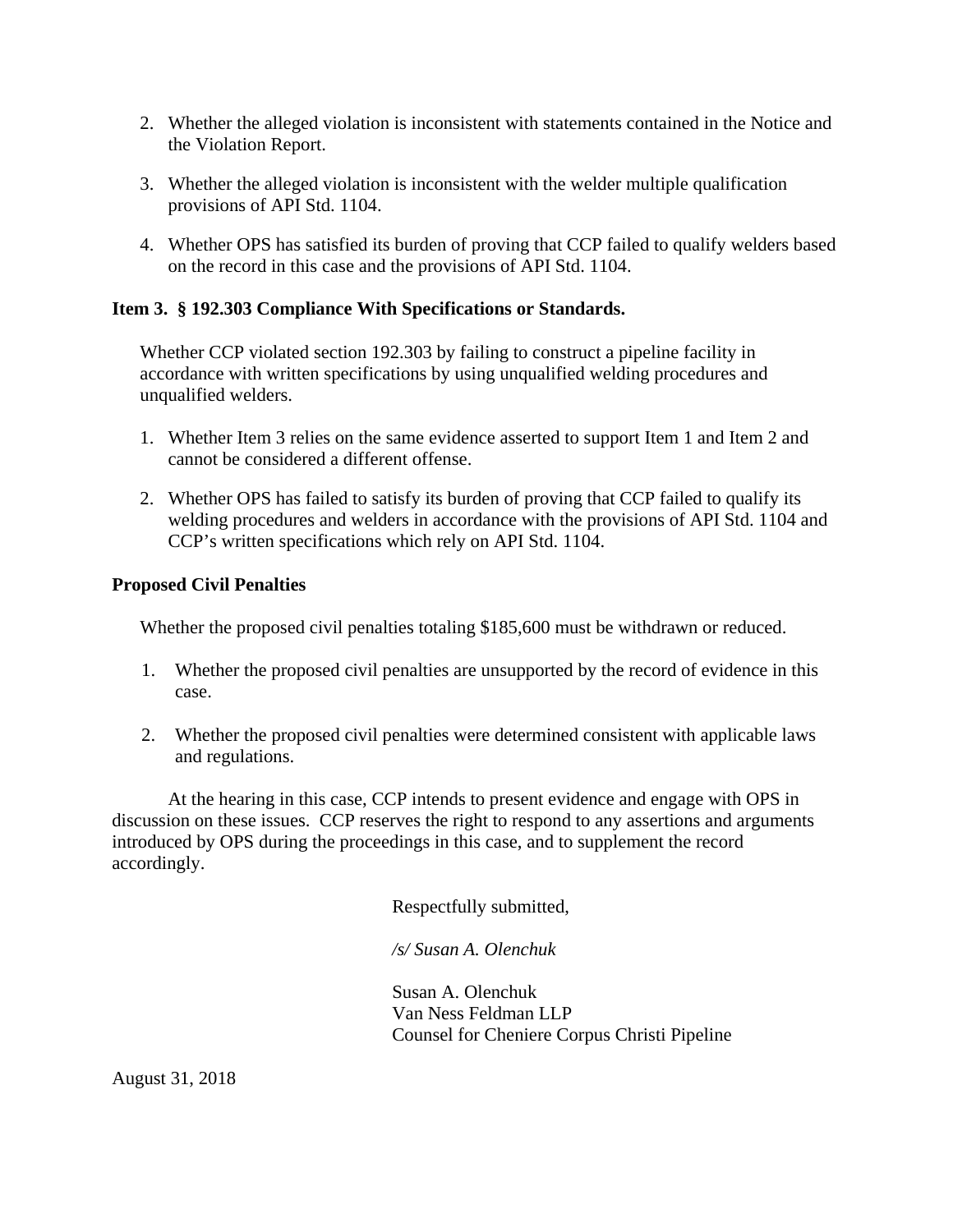# **TABLE OF CONTENTS**

| $\mathbf{I}$ . |                                                                                                                                                                                                                                                      |  |
|----------------|------------------------------------------------------------------------------------------------------------------------------------------------------------------------------------------------------------------------------------------------------|--|
|                |                                                                                                                                                                                                                                                      |  |
|                |                                                                                                                                                                                                                                                      |  |
|                | 1.                                                                                                                                                                                                                                                   |  |
|                | 2.                                                                                                                                                                                                                                                   |  |
|                |                                                                                                                                                                                                                                                      |  |
| II.            |                                                                                                                                                                                                                                                      |  |
| III.           |                                                                                                                                                                                                                                                      |  |
|                | A. PHMSA Bears the Burden of Demonstrating That CCP Violated PHMSA's                                                                                                                                                                                 |  |
|                | B. Item 1 Is Based on a Flawed Interpretation of API Std. 1104 and Fails to Allege Facts                                                                                                                                                             |  |
|                | 1.                                                                                                                                                                                                                                                   |  |
|                | Item 1 Must Be Withdrawn Because the Notice Fails to Assert Facts Necessary to<br>2.                                                                                                                                                                 |  |
| C.             | Item 2 Fails to Allege Facts Necessary to Establish a Violation and Is Contrary to the                                                                                                                                                               |  |
|                | $1_{-}$<br>Item 2 Must Be Withdrawn Because the Notice Fails to Allege Facts Necessary to                                                                                                                                                            |  |
|                | Item 2 Must Be Withdrawn Because It Is Inconsistent With the Notice and Violation<br>2.                                                                                                                                                              |  |
|                | D. Item 3 Must Be Withdrawn Because It Is Based on the Same Facts as Items 1 and 2<br>and Is Not a Different Offense; Alternatively, OPS Has Failed to Demonstrate That<br>SMAW-A28A-FLT and CCP's Welders Were Not Qualified in Accordance With API |  |
| Е.             | OPS Has Not Demonstrated That the Proposed Civil Penalties Are Reasonable or                                                                                                                                                                         |  |
| IV.            |                                                                                                                                                                                                                                                      |  |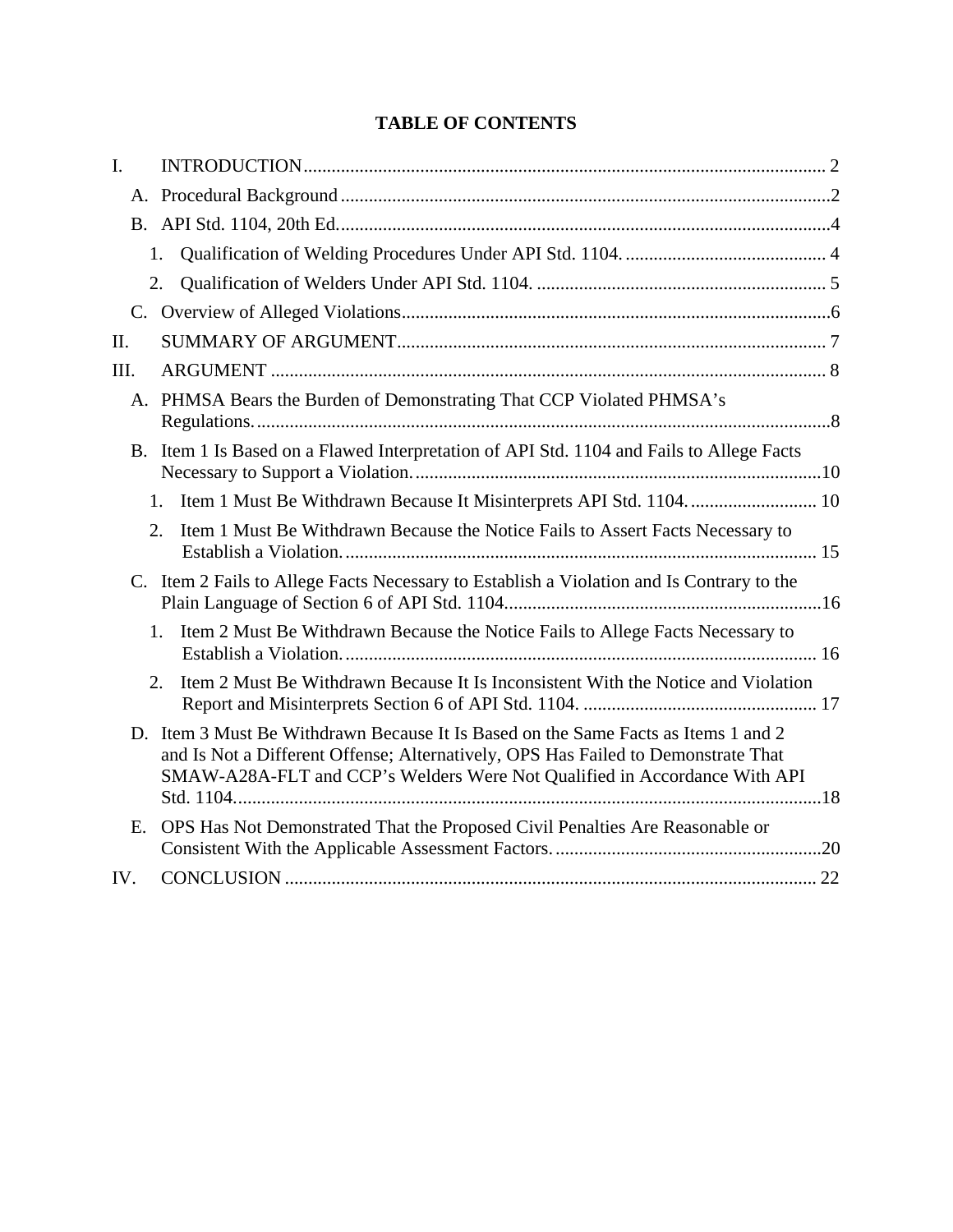## **U.S. DEPARTMENT OF TRANSPORTATION PIPELINE AND HAZARDOUS MATERIALS SAFETY ADMINISTRATION OFFICE OF PIPELINE SAFETY**

**)** 

**)** 

**)** 

**In the Matter of )** 

**Cheniere Corpus Christi Pipeline ) CPF No. 4-2018-1002** 

**\_\_\_\_\_\_\_\_\_\_\_\_\_\_\_\_\_\_\_\_\_\_\_\_\_\_\_\_\_\_\_\_\_\_\_\_** 

**\_\_\_\_\_\_\_\_\_\_\_\_\_\_\_\_\_\_\_\_\_\_\_\_\_\_\_\_\_\_\_\_\_\_\_\_)** 

**Respondent. )** 

## **of Cheniere Corpus Christi Pipeline Prehearing Brief**

Pursuant to 49 C.F.R. § 190.211(d) (2017), Cheniere Corpus Christi Pipeline (CCP) respectfully submits its Prehearing Brief regarding the Amended Notice of Probable Violation (Notice), Proposed Civil Penalty, and Proposed Compliance Order, issued by the Office of Pipeline Safety (OPS) on April 16, 2018. The Notice arose out of a construction inspection of CPP's pipeline (Pipeline) that was performed in early 2017 and raises issues regarding whether CCP violated certain Part 192 regulations related to welding procedures when constructing the Pipeline. The Notice proposes that the Pipeline and Hazardous Materials Safety Administration (PHMSA) assess civil penalties totaling  $$185,600$ <sup>1</sup>

CCP is committed to public safety and the construction and operation of its pipeline facilities in accordance with PHMSA's regulations. CCP takes PHMSA's allegations of a violation seriously. In this case, however, the allegations in the Notice are factually unsupported and inconsistent with the regulations and relevant industry standards. CCP respectfully requests that PHMSA withdraw the Notice and the proposed civil penalties. CCP is not challenging the Proposed Compliance Order which CCP has already implemented.<sup>2</sup>

 $<sup>1</sup>$  Notice at 5.</sup>

 welds at the Sinton Compressor Station. On March 16, 2018, the Southwest Region Director verbally approved those submissions and indicated that written approval of them would be provided. On April 12, 2018, CCP <sup>2</sup> CCP implemented the provisions of the Proposed Compliance Order by submitting requalified welding procedures, welder qualification information, and a plan for destructively testing a statistically significant number of submitted a report documenting the destructive testing of the welds and demonstrating that all the test specimens were deemed acceptable.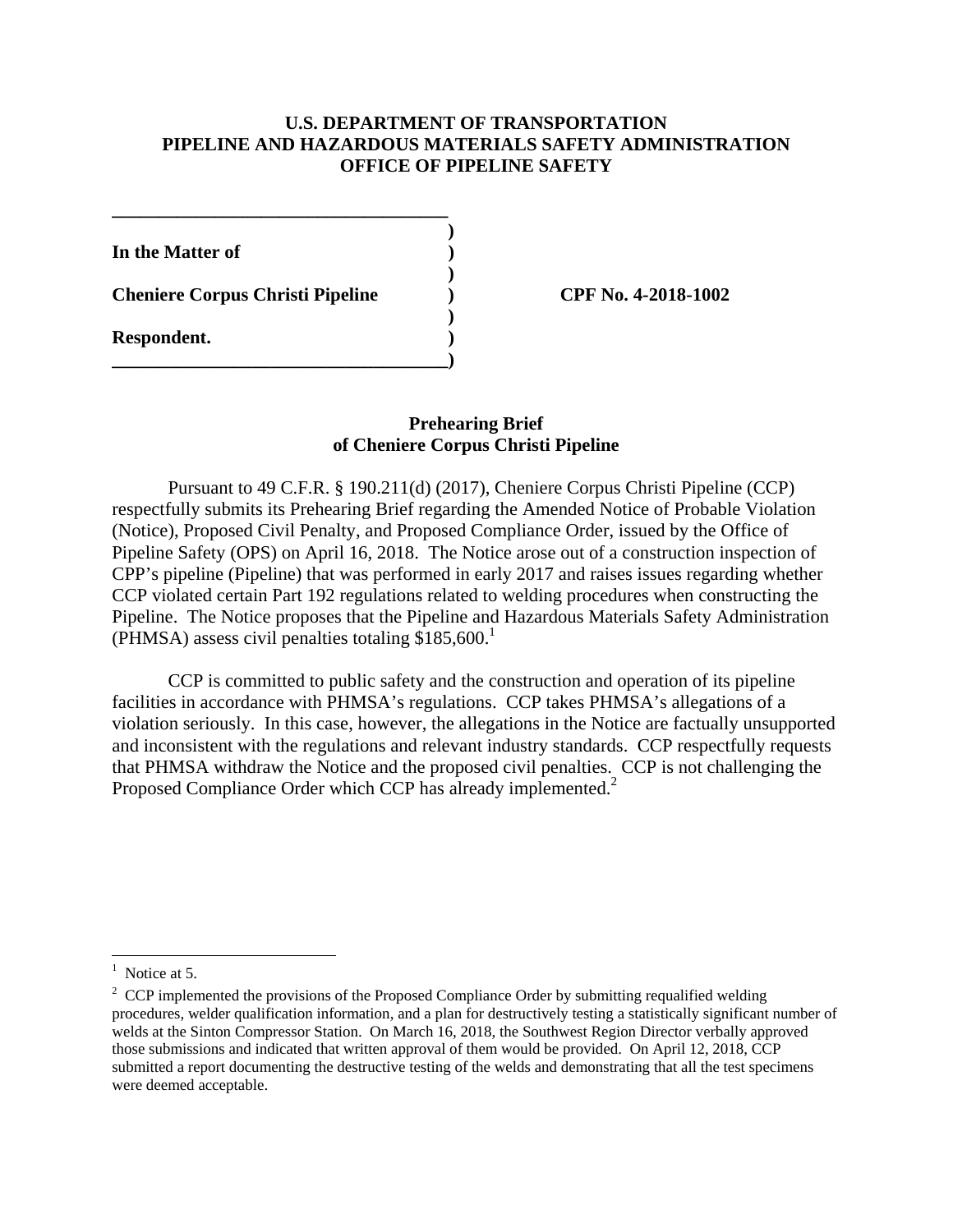#### **I. INTRODUCTION**

#### **A. Procedural Background**

The Pipeline is a 23-mile, 48-inch diameter natural gas pipeline extending from Sinton, Texas, to its termination at Cheniere's Corpus Christi Liquefaction Terminal (Terminal). The Pipeline delivers gas to the Terminal for liquefaction and export and will receive regasified imported liquefied natural gas. The Pipeline includes the Sinton Compressor Station and three meter stations. The Federal Energy Regulatory Commission authorized construction and operation of the Pipeline and the Terminal in 2014.3 The Pipeline was placed into service on June 1, 2018.

Petroleum Institute (API) Standard (Std.) 1104, Welding of Pipelines and Related Facilities.<sup>4</sup> In January and February 2017, OPS conducted construction inspections of the Pipeline and identified potential issues regarding the qualification of the welding procedures and welders. OPS expressed concern that fillet welding procedures, SMAW-A18A-FLT, SMAW-A28A-FLT, SMAW-A38A-FLT, and SMAW-A48A-FLT, were not qualified in accordance with American OPS also expressed concern that, if the welding procedures were not properly qualified, welders using those procedures may not be properly qualified. The basis for OPS's concern was that the wall thickness range identified in CCP's fillet welding procedure specifications covered pipe wall thicknesses of below 0.188", 0.188" to .750", and above 750".<sup>5</sup> In OPS's view, each of these groups required a separate welding qualification test because wall thickness is an essential variable under API Std. 1104. OPS reiterated these concerns at a follow-up visit in April 2017.

Over a year after performing the initial inspection, OPS issued its initial Notice, Proposed Civil Penalty and Proposed Compliance Order on February 5, 2018. The Notice contained proposed civil penalties totaling \$207,800.<sup>6</sup> On February 26, 2018, pursuant to 49 C.F.R.  $\S$  190.209 and PHMSA's Policy Statement on Civil Penalties,<sup>7</sup> CCP requested a copy of the case file, including the Violation Report<sup>8</sup> and any evidence or correspondence relating to the facts giving rise to the alleged violations in the Notice. CCP also requested a copy of the more detailed proposed civil penalty calculation and any other materials (including guidance or policy documents or manuals) that describe how OPS applied the civil penalty assessment factors set,

 <sup>3</sup>*Corpus Christi Liquefaction, LLC and Cheniere Corpus Christi Pipeline, L.P.*, 149 FERC ¶ 61,283 (2014), *vacating order in part*, 154 FERC ¶ 61,163 (2016).<br><sup>4</sup> Notice at 2; *see API, Welding of Pipelines and & Related Facilities: Pipeline Segment*, API Std. 1104, 20th Ed.

 (Oct. 2005, including errata/addendum (July 2007) and errata 2 (Dec. 2008), reaffirmed (Apr. 2010)) (hereafter, API Std. 1104, 20th Ed.). Sections of API Std. 1104, 20th Ed. are incorporated by reference into Part 192 of PHMSA's regulations. 49 C.F.R. § 192.7(b)(9) (hereafter, API Std. 1104). Excerpts of API Std. 1104, 20th Ed. are attached hereto as Attachment 1.<br><sup>5</sup> Notice at 2.

<sup>&</sup>lt;sup>6</sup> The Notice, Proposed Civil Penalty and Proposed Compliance Order was originally issued on February 1, 2018 in CPF No. 4-2017-1009. On February 5, 2018, OPS withdrew that document and reissued it in CPF No. 4-2018-1002.

<sup>&</sup>lt;sup>7</sup> Pipeline Safety: General Policy Statement; Civil Penalties, 81 Fed. Reg. 71,566 (Oct. 17, 2016) (Policy Statement on Civil Penalties).

 8 PHMSA, Pipeline Safety Violation Report, CPF# 4-2018-1002 (Feb. 9, 2017) (Violation Report). 2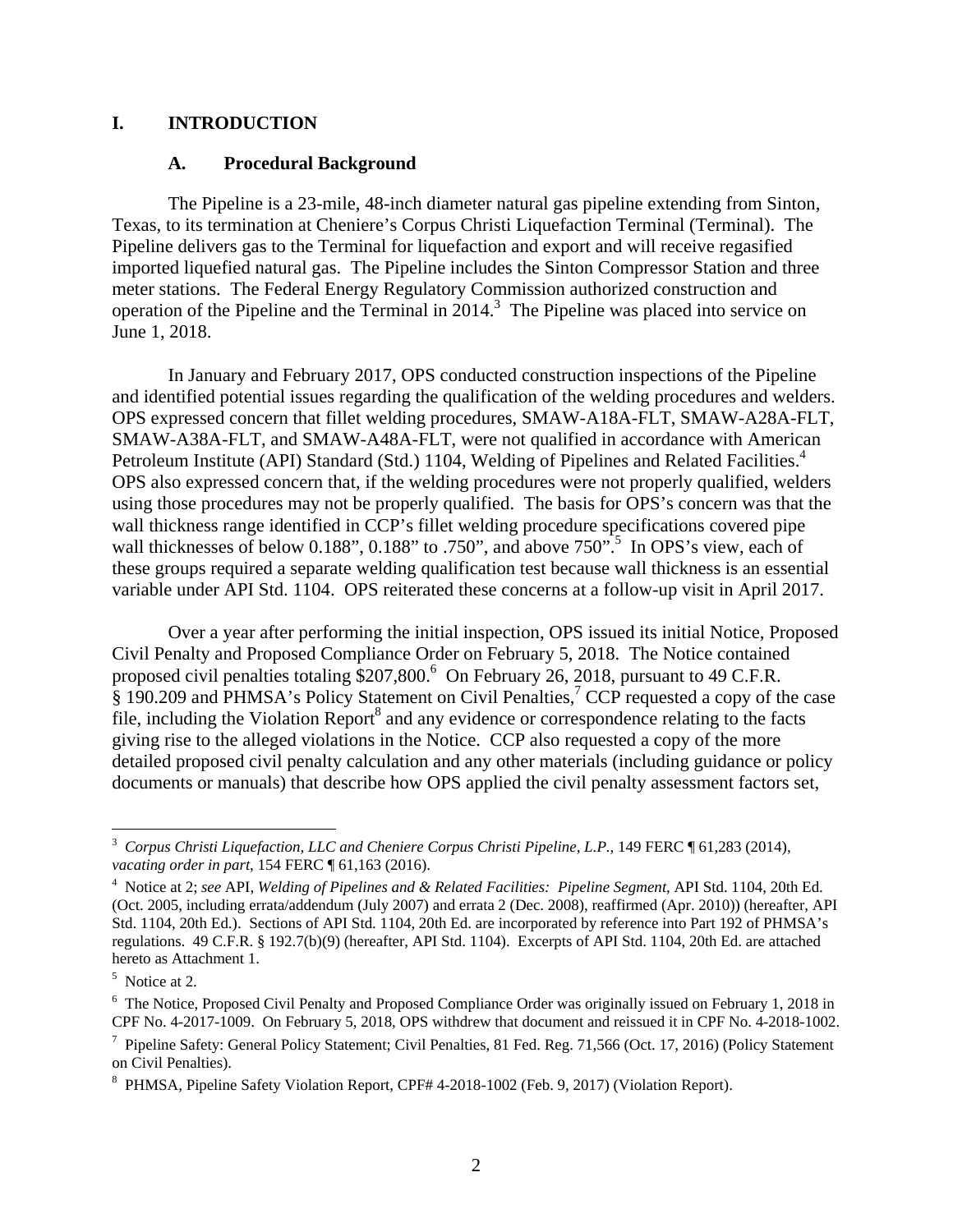forth in 49 U.S.C. § 60122(b) and 49 C.F.R. § 190.225, when determining the amount of the proposed civil penalty.

On March 7, 2018, a portion of the case file was transmitted to CCP's counsel via email.<sup>9</sup> The material provided by OPS included the Violation Report but did not include the more detailed proposed civil penalty calculation supporting the proposed \$207,800 civil penalty. Instead, in a separate email, OPS provided a one-page document recommending a proposed civil penalty of \$185,000 which was \$22,800 less than the \$207,800 civil penalty proposed in the Notice.<sup>10</sup> The document provided no explanation of, or reference to, the statutory factors that must be considered in calculating either of the two proposed civil penalty amounts. The document also lacked discussion of the facts considered in calculating the proposed penalty.

The Violation Report omits important material relevant to the Notice's allegations. For example, Exhibit A of the Violation Report purports to contain section 5 of API Std. 1104, 20th Ed., but omits pages 6-9 which contain several of section 5's provisions, including section 5.4.2.5 which addresses the essential variables applicable to the qualification of welding procedures. In addition, Exhibit E of the February 9, 2017 Violation Report purports to support Item 2 regarding the qualification of welders, but omits section 6.3 of API Std. 1104, 20th Ed., which is the provision governing how the CCP welders were qualified under the multiple qualification provisions. Exhibit E contains only section 6.1 of API Std. 1104, 20th Ed., which does not contain any specific welder qualification provisions.

On April 2, 2018, CCP submitted a timely Request for Hearing, Renewed Request for Documents, and Preliminary Statement of Issues (Request for Hearing) challenging the Notice and the proposed civil penalty. CCP reiterated its request for the more detailed proposed civil penalty calculation that is to be provided to Respondent under PHMSA's Policy Statement on Civil Penalties.

On April 16, 2018, OPS issued an amended Notice reducing the total proposed civil penalty to \$185,600, consistent with the amount reflected in the one-page document that had been previously provided to CCP. In all other respects, the amended Notice is identical to the Notice issued on February 5, 2018. On April 17, 2018, PHMSA counsel provided the proposed civil penalty calculations, a copy of the amended Notice and the Violation Report. On May 3, 2018, via email correspondence, the Presiding Official indicated that she would treat CCP's April 2, 2018 Request for Hearing as a Request for Hearing of the Amended Notice. The hearing in this case is scheduled to be convened on September 12, 2018.

the Violation Report from OPS. Ms. Olenchuk has provided Ms. White the correct email addresses. <sup>9</sup> Ms. Sheila White transmitted the Violation Report to Mr. Michael Weller of CCP and appears to have attempted to transmit the Violation Report to Ms. Susan Olenchuk and Ms. Bryn Karaus of Van Ness Feldman LLP (VNF). However, the email addresses of Ms. Olenchuk and Ms. Karaus were not typed correctly and they did not receive

<sup>&</sup>lt;sup>10</sup> Email from Ms. Sheila White, PHMSA to Ms. Susan Olenchuk, VNF (Mar. 7, 2018, 08:51 ET) (forwarding the "One Pager" that Ms. White received from Mr. Chad Hall, a PHMSA inspector, on February 5, 2018), attached hereto as Attachment 2.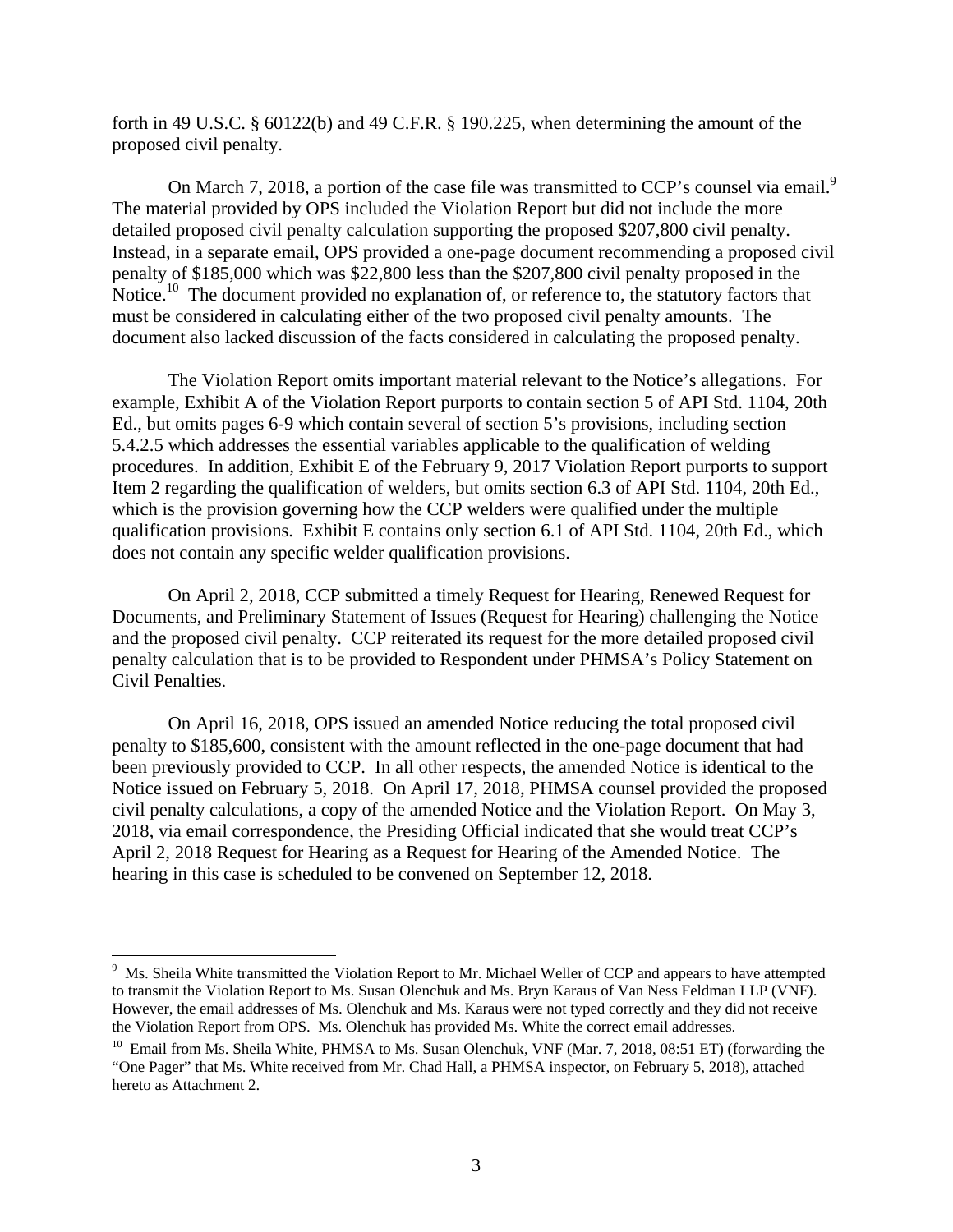#### **B. API Std. 1104, 20th Ed.**

regulations.<sup>13</sup> API Std. 1104 is an industry standard that provides methods for producing "high-quality welds through the use of qualified welders using approved welding procedures, materials, and equipment."<sup>11</sup> API Std. 1104 addresses numerous topics related to welding procedures, including the qualification of welding procedures and the qualification of welders. The qualification of welding procedures is addressed in section 5 of API Std. 1104. The qualification of welders is addressed in section 6 of API Std. 1104.12 These two independent sections of API Std. 1104, 20th Ed. are incorporated by reference into different sections of Part 192 of PHMSA's

The Notice alleges that CCP failed to qualify its welding procedures for fillet welds in accordance with section 5 of API Std. 1104, and that CCP failed to qualify welders in accordance with section 6 of API Std. 1104.

# *1. Qualification of Welding Procedures Under API Std. 1104.*

mechanical properties and soundness.<sup>14</sup> Section 5 of API Std. 1104, entitled "Qualification of Welding Procedures for Welds Containing Filler-metal Additives," addresses the qualification of welding procedures. Welds must be performed pursuant to a detailed written welding procedure specification that has been "qualified" to demonstrate that welds made pursuant to the procedure will have suitable

determined using destructive testing.<sup>16</sup> A welder must follow the specifications of a welding procedure, unless the company authorizes a change as provided for in section 5.4 of API Std. 1104. A company must record the details of each qualified welding procedure, including the complete results of the procedure qualification test, or procedure qualification report  $(\overrightarrow{PQR})$ .<sup>15</sup> The quality of a weld must be

The information that must be included in a welding procedure specification is described in section 5.3.2 of API Std. 1104. With respect to pipeline diameters and wall thicknesses, section 5.3.2.3 states that "[t]he ranges of outside diameters and wall thicknesses over which the procedure is applicable shall be identified. Examples of suggested groupings are shown in 6.2.2, items d and  $e^{i \cdot 17}$  Because the wall thickness grouping examples described in section 6.2.2 are merely suggested and are not mandatory, an operator is not required to use them and may instead

<sup>11</sup> API Std. 1104, 20th Ed. at iii; *see also id.* at 1.

<sup>&</sup>lt;sup>12</sup> Section 5 and section 6 of API Std. 1104, 20th Ed. are attached hereto as Attachment 1.

<sup>&</sup>lt;sup>13</sup> 49 C.F.R. § 192.7(b)(9). The 21st Edition of API Std. 1104, first published in 2013, has not been incorporated into PHMSA's regulations.

<sup>14</sup> API Std. 1104, 20th Ed. at 3.

 <sup>15</sup>*Id.* 

 <sup>16</sup>*Id.* 

<sup>&</sup>lt;sup>17</sup> *Id.* at 4. The wall thickness groupings contained in section 6.2.2 apply to welders who are qualified using the single qualification test. *Id.* at 10, 14.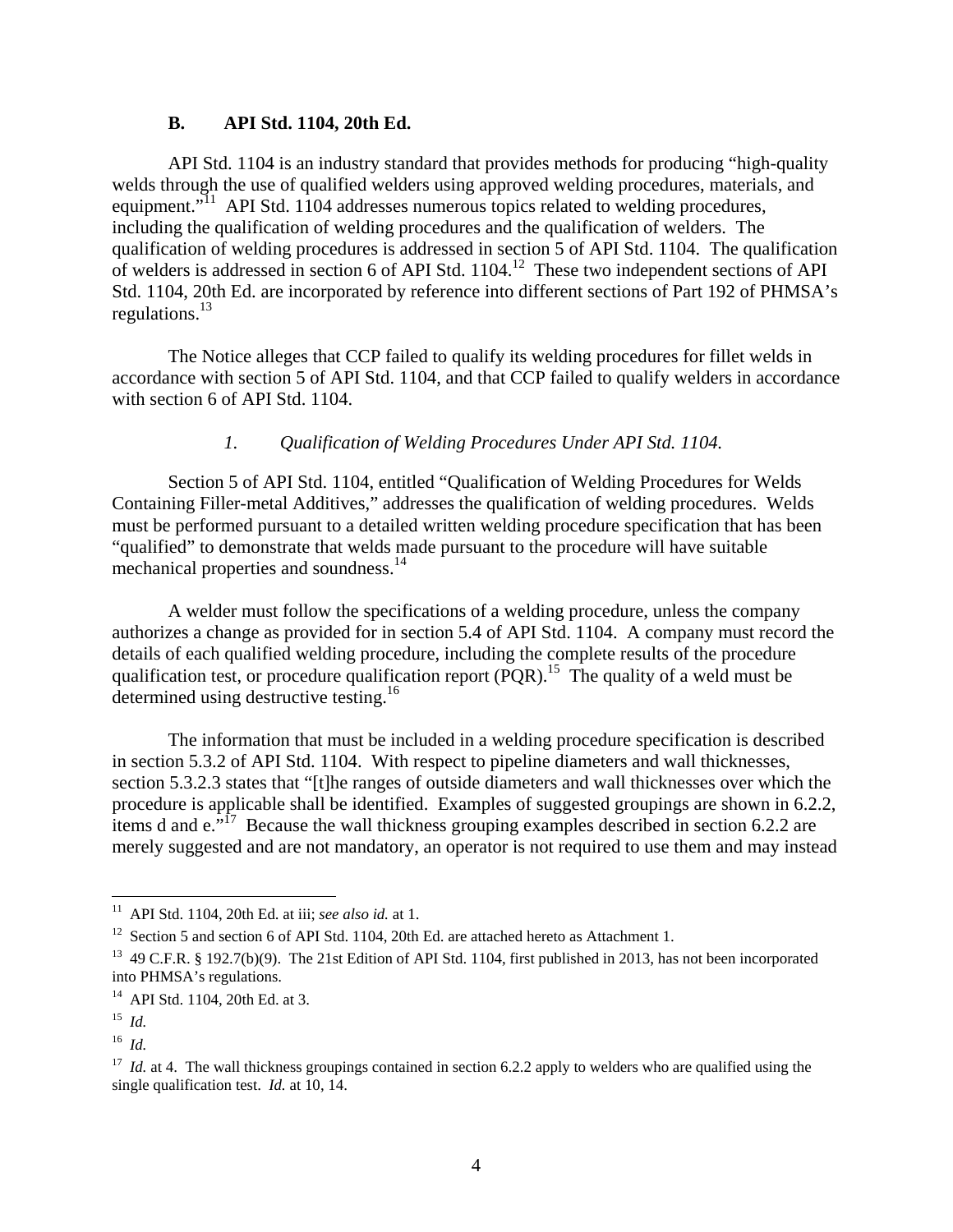$5.3.2.3.^{19}$ identify its own wall thickness range or ranges.<sup>18</sup> API Std. 1104 contains no provision specifying any required wall thickness range that must be identified for purposes of section

specification. $21$ A welding procedure specification contains "essential variables" that are described in Section 5.4 of API Std. 1104. If any essential variable is changed, the welding procedure must be re-established as a new procedure specification and requalified.<sup>20</sup> The wall thickness range that an operator identifies pursuant to section 5.3.2.3 is an essential variable. If that operatoridentified wall thickness range is changed, the welding procedure must be requalified as a new

# *2. Qualification of Welders Under API Std. 1104.*

qualification or multiple qualification procedures. Section 6 of API Std. 1104 addresses the qualification of welders. Section 6.1 states that the purpose of welder qualification tests is to "determine the ability of welders to make sound butt or fillet welds using previously qualified procedures."<sup>22</sup> Section 6.1 states further that "a welder who satisfactorily completes the procedure qualification test is a qualified welder, provided the number of test specimens required by 6.5 have been removed, tested, and meet the acceptance criteria of 5.6, for each welder."<sup>23</sup> A welder may be qualified under either a single

The procedure for a welder single qualification is described in section 6.2 of API Std. 1104. Section 6.2 states, in part, that "[c]hanges in the essential variables described in 6.2.2 require requalification of the welder."<sup>24</sup> These essential variables include the wall thickness require requalification of the welder." groups set forth in section 6.2.2, items d and  $e^{25}$  Therefore, if a welder is qualifying under the single qualification test, the wall thickness groupings specified in section 6.2.2 apply and any change from them require that the welder be requalified.

Multiple qualification is described in section 6.3 of API Std. 1104 and requires that a welder successfully complete two tests. The first test requires that a welder make a butt weld that meets the requirements specified in API Std. 1104. The second test requires that the welder

 Committee on Oil and Gas Pipeline Field Welding Practices (Joint Committee) Interpretation at 31, http://mycommittees.api.org/standards/techinterp/transpipe/Shared%20Documents/1104.pdf (last visited Aug. 31, <sup>18</sup> Affidavit of William A. Bruce ¶ 11-13 (Bruce Aff.), attached hereto as Attachment 3; The API-AGA Joint 2018) (Interpretation). The Joint Committee is comprised of representatives of API, the American Gas Association (AGA), the Pipe Line Contractors Association, the American Welding Society, and the American Society for Nondestructive Testing.

<sup>&</sup>lt;sup>19</sup> Bruce Aff.  $\P$  11.

<sup>&</sup>lt;sup>19</sup> Bruce Aff.  $\P$  11.<br><sup>20</sup> API Std. 1104, 20th Ed. at 4.

<sup>&</sup>lt;sup>21</sup> *Id.* at 7 (stating that "[a] change from one wall thickness group to another constitutes an essential variable."); Bruce Aff. ¶ 9.

<sup>22</sup> API Std. 1104, 20th Ed. at 10.

 <sup>23</sup>*Id.* 

 <sup>24</sup>*Id.* 

 <sup>25</sup>*Id.* at 14.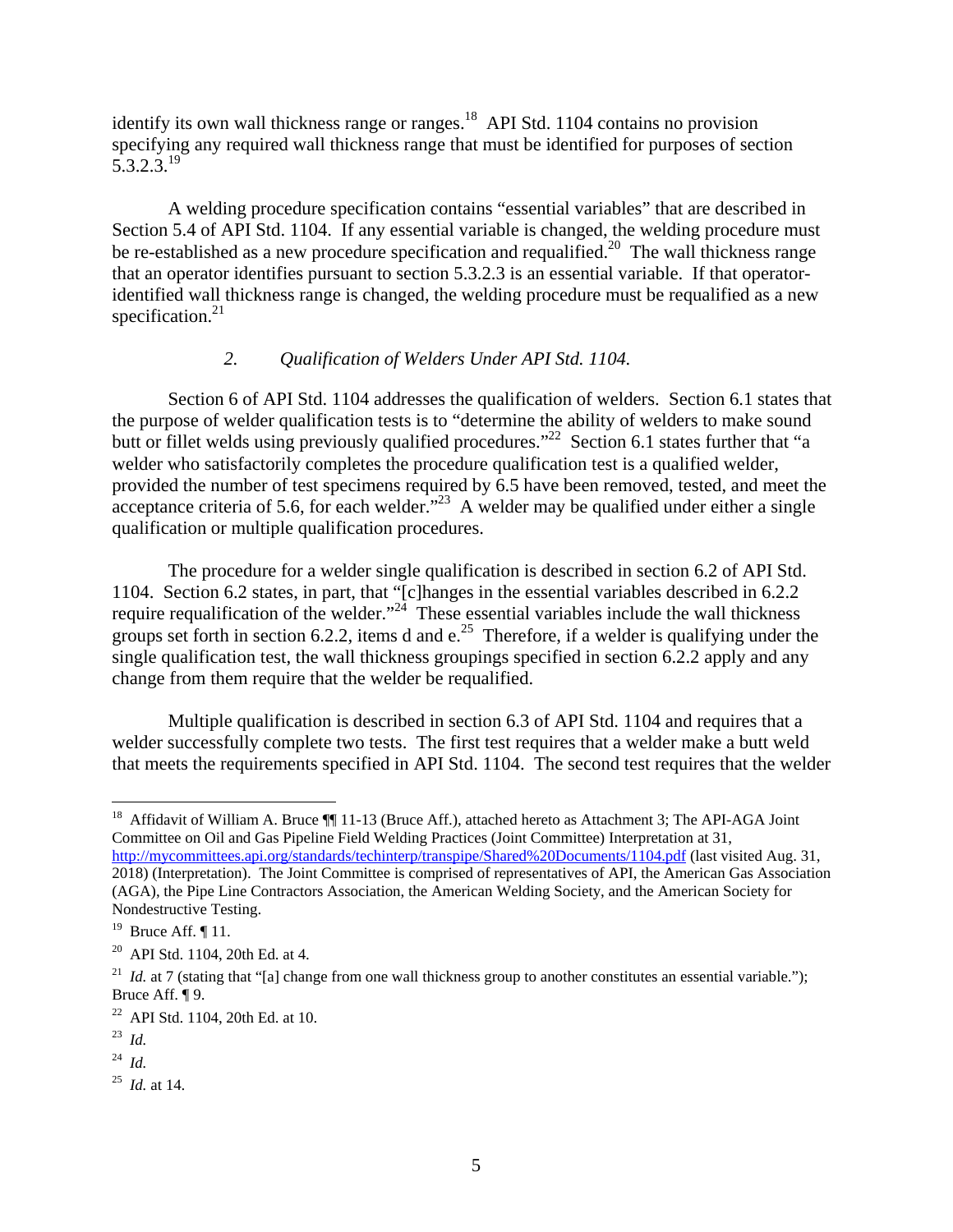"lay out, cut, fit, and weld a full-sized branch-on-pipe connection" pursuant to the standard's requirements.26 Both welds must be performed with a pipe diameter of at least 6.625" and with a nominal wall thickness of at least  $0.250$ ".<sup>27</sup> Section 6.3.2 then states that:

A welder who has successfully completed the butt-weld qualification test described in 6.3.1 on pipe with an outside diameter greater than or equal to 12.750 in. (323.9 mm) and a full-size branch-connection weld on pipe with an outside diameter greater than or equal to 12.750 in. (323.9 mm) shall be qualified to weld in all positions; *on all wall thicknesses*, joint designs, and fittings; and on all pipe diameters.28

The wall thickness groups listed in section 6.2.2 do not apply to multiple qualification. A welder who qualifies under multiple qualification is qualified on all wall thickness ranges.

## **C. Overview of Alleged Violations**

192.227, and 192.303 of PHMSA's regulations.<sup>29</sup> The Notice contends that CPP failed to qualify its welding procedures and welders in accordance with section 5 and section 6 of API Std. 1104 in violation of sections 192.225,

Section 192.225 requires, in relevant part, that welding be performed by a qualified welder in accordance with welding procedures that are qualified under either API Std. 1104 or section IX of the American Society of Mechanical Engineers (ASME) Boiler and Pressure Vessel Code (BPVC).<sup>30</sup> Item 1 of the Notice (at 2) alleges that CCP did not properly qualify four fillet welding procedures in accordance with section 5 of API Std. 1104 because CCP provided a test record for only one of the three pipe wall thickness groupings that were identified in each procedure. According to the Notice, because wall thickness is an essential variable in a welding procedure specification, CCP was required to have a test record for all three wall thickness groups. Item 1 alleges that the failure to provide test records for two of the wall thickness groups meant that CCP failed to qualify each welding procedure.<sup>31</sup> Based on four procedures alleged to be unqualified for two wall thickness groupings, the Violation Report and Proposed Civil Penalty Worksheet<sup>32</sup> allege eight instances of a violation.<sup>33</sup> The Violation Report

 $\overline{a}$ 

 $29$  Notice at 2-5.

 <sup>26</sup>*Id.* 

 $^{27}$  *Id.* at 14-15.

 <sup>27</sup>*Id.* at 14-15. 28 *Id.* at 15 (emphasis added).

<sup>&</sup>lt;sup>30</sup> See 49 C.F.R. §§ 192.225(a), 192.7(c)(9).

 Exhs. B & C) (stating that "[t]he wall thickness tested on the report only covers wall thickness group 3/16" to 3/4" <sup>31</sup> Notice at 2 (stating "there was only one test record for one wall thickness group"). Violation Report at 6 (citing (0.188" to .750")).

<sup>(</sup>Mar. 22, 2018) (hereinafter, Proposed Civil Penalty Worksheet). <sup>32</sup> PHMSA – Office of Pipeline Safety – Proposed Civil Penalty Worksheet, Cheniere Corpus Christi Pipeline,

 $^{33}$  Violation Report at 10: Proposed Civil Penalty Worksheet. Item 1 at 1.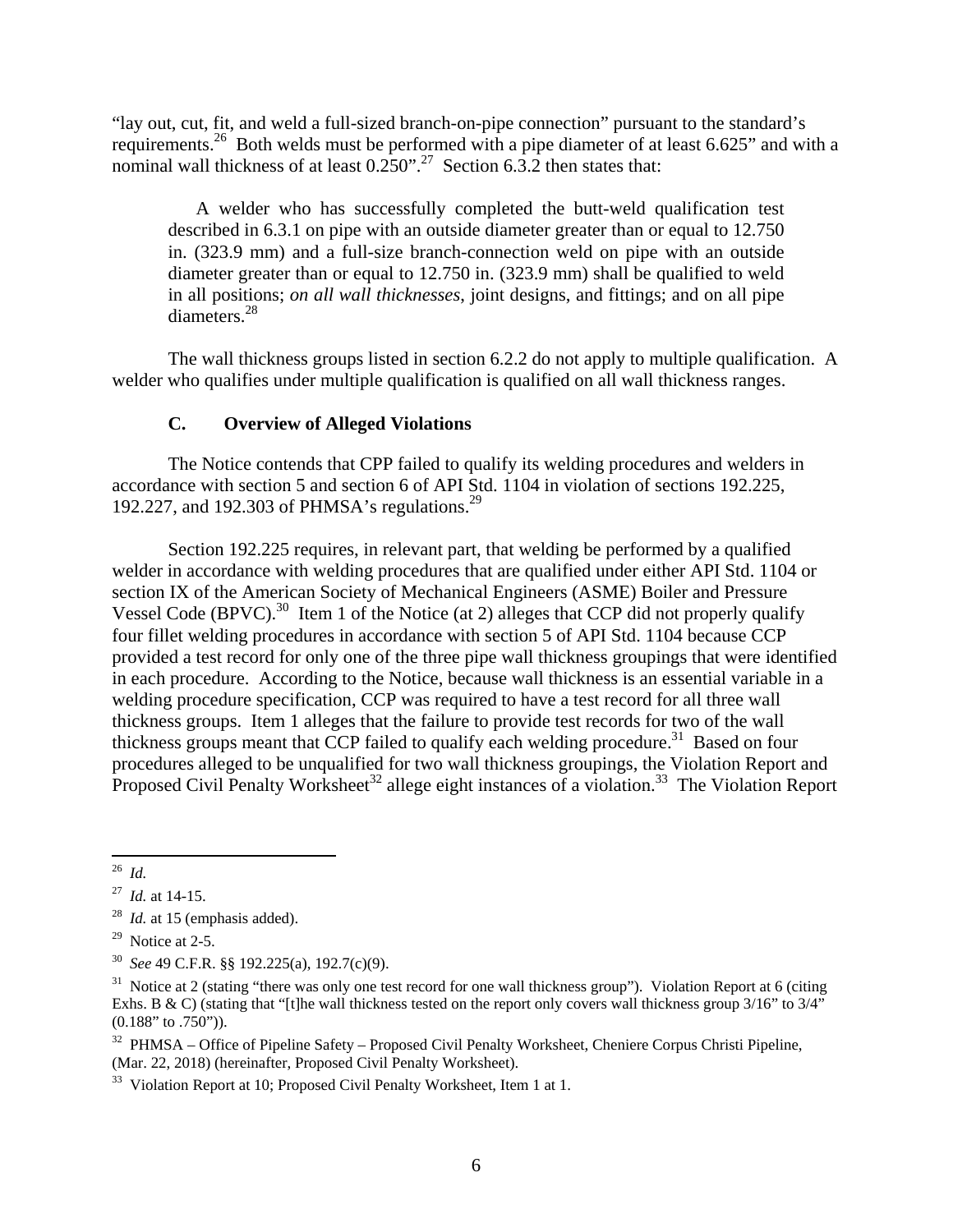also states that the alleged violation started on September 28, 2015, the date of the first weld coupon test report.<sup>34</sup> The Notice proposes a civil penalty of \$24,100 for Item 1.<sup>35</sup>

procedure specification SMAW-A28A-FLT, one of the allegedly unqualified procedures.<sup>36</sup> station.<sup>38</sup> The Notice proposes to assess a civil penalty of \$53,500 for Item 2.<sup>39</sup> Item 2 contends that CCP failed to qualify welders in accordance with section 6 of API Std. 1104 because welders performed their "multi-qualification test" using fillet welding According to the Notice this constituted a violation of section  $192.227$ <sup>37</sup>. The Violation Report and the Proposed Civil Penalty Worksheet identify a total of eleven violations based on the number of welders that CCP unsuccessfully "attempted" to qualify to weld in a compressor

SMAW-A28A-FLT, which lacked a destructive test for welds on pipe with that wall thickness.<sup>42</sup> Reiterating the allegations that CPP failed to qualify welding procedures and welders in accordance with API Std. 1104, Item 3 asserts that CPP failed to construct a pipeline facility in accordance with written specifications as required under CPP's welding manual.<sup>40</sup> The Notice states that CCP's Welding Manual requires that welds be performed using qualified welding procedures and by welders qualified for the welding procedure used.<sup>41</sup> According to the Notice, CCP performed 51 welds at the Sinton Compressor Station using an unqualified welding procedure and welders not qualified on that procedure. Specifically, the Notice alleges that the 51 welds were performed on pipe with a wall thickness less than 0.188" using welding procedure As a result, Item 3 alleges that CCP failed to construct a pipeline facility in accordance with its written specifications in violation of section 192.303.<sup>43</sup> The Notice proposes to assess a civil penalty of \$108,000 for this item based on 51 welds performed at the compressor station.<sup>44</sup>

## **II. SUMMARY OF ARGUMENT**

The alleged violations should be withdrawn because OPS has not satisfied its burden of demonstrating that CCP violated sections 192.225, 192.227, and 192.303 of PHMSA's regulations. Item 1 should be withdrawn because it misinterprets API Std. 1104 as specifying wall thickness ranges for welding procedure qualification purposes and mandating that the wall thickness groupings applicable to the qualification of welders also apply to the qualification of welding procedures. This interpretation is inconsistent with the plain language of the standard, other authorities, and PHMSA's welding expert who agreed that suggested wall thickness

<sup>&</sup>lt;sup>34</sup> Violation Report at 9.

<sup>&</sup>lt;sup>35</sup> Notice at 5; Proposed Civil Penalty Worksheet at 2.<br><sup>36</sup> Notice at 3.

 $^{37}$  *Id.*; Violation Report at 13 (citing Exh. C (Coupon Test Reports)).

<sup>&</sup>lt;sup>37</sup> *Id.*; Violation Report at 13 (citing Exh. C (Coupon Test Reports)).<br><sup>38</sup> *See* Violation Report at 18; Proposed Civil Penalty Worksheet, Item 2 at 1.

 $39$  Notice at 5.

<sup>&</sup>lt;sup>40</sup> *Id.* at 4-5; Violation Report at 21-22.

<sup>&</sup>lt;sup>40</sup> *Id.* at 4-5; Violation Report at 21-22.<br><sup>41</sup> Notice at 4; Violation Report at 22 (citing Exh. G (Cheniere Welding Manual: CWM-02 General: 2.1)).

<sup>42</sup> Notice at 4-5; Violation Report at 22.

<sup>43 49</sup> C.F.R. § 192.303.

<sup>44</sup> Notice at 5; Proposed Civil Penalty Worksheet, Item 3 at 1-22.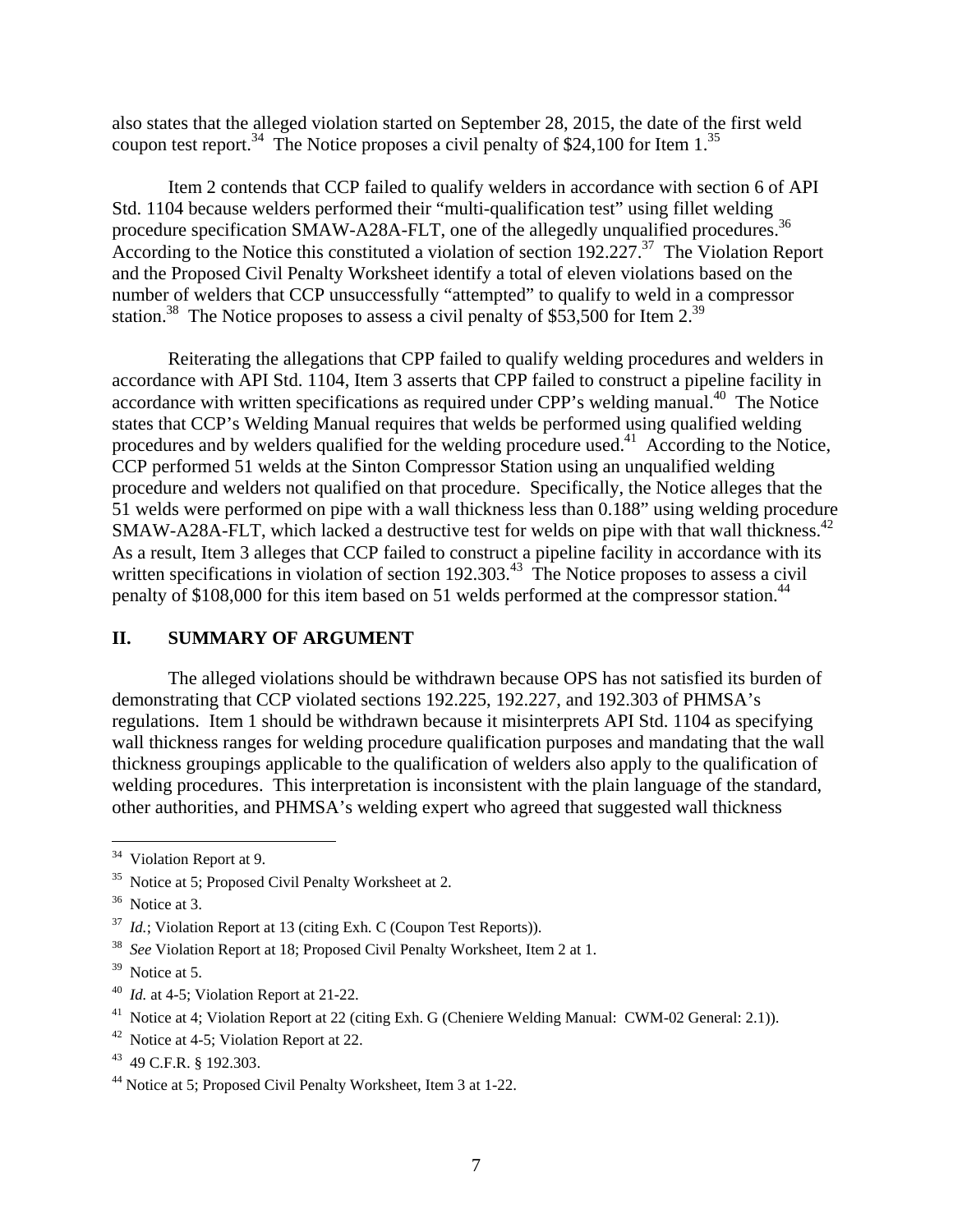groupings listed in section 6.2.2 of API Std. 1104 are not mandatory for purposes of qualifying welding procedures. Moreover, expert reports demonstrate that CCP's welding procedure specifications were suitable for the wall thickness groupings specified, including wall thicknesses less than 0.188". Alternatively, Item 1 must be withdrawn because it fails to identify any welds that were performed using the welding procedures alleged to be unqualified and, therefore, does not assert the facts necessary to establish a violation. OPS has not met its burden of proving that CCP failed to qualify its welding procedures in accordance with API Std. 1104 or that CCP violated section 192.225.

Item 2 should be dismissed because the Notice does not establish that any welder was unqualified or that any weld on the Pipeline was performed by an unqualified welder. The Notice, therefore, fails to assert facts necessary to establish a violation. Alternatively, OPS has failed to meet its burden of demonstrating that CCP's welders were not qualified using previously qualified procedures. The allegation is inconsistent with the Notice and Violation Report which state that CCP tested one wall thickness group covering pipe wall thicknesses of 0.188" – 0.750" for fillet welding procedure SMAW-A28A-FLT. These statements effectively acknowledge that this procedure was qualified for this wall thickness group and constituted a "previously qualified procedure." Under the multiple qualification provision, CCP's welders were therefore qualified to weld on all wall thicknesses. The Notice is unsupported by both the facts and API Std. 1104. OPS has not met its burden of demonstrating that CCP failed to qualify its welders in accordance with API Std. 1104 or that CCP violated section 192.227.

Item 3 must be dismissed because it relies on the same facts and evidence as Items 1 and 2 and is not a separate offense. CCP's Welding Manual, which requires that welding be performed with qualified procedures by qualified welders and cites API Std. 1104, does not constitute additional evidence. Alternatively, Item 3 must be withdrawn because PHMSA has failed to demonstrate that CCP did not qualify welding procedures and welders in accordance with section 5 and section 6 of API Std. 1104. OPS has not met its burden of demonstrating that CCP violated section 192.303.

Finally, if the allegations are not withdrawn, the proposed civil penalties should be withdrawn or significantly reduced because OPS has not demonstrated they are reasonable in light of the applicable assessment factors.

## **III. ARGUMENT**

 $\overline{a}$ 

# **A. PHMSA Bears the Burden of Demonstrating That CCP Violated PHMSA's Regulations.**

In an enforcement proceeding, PHMSA has the burden of demonstrating that a violation of the pipeline safety regulations occurred.45 PHMSA has the "'burden of production,' *i.e.*, . . .

 <sup>45</sup>*See* 49 C.F.R. § 190.213(a)(1). *See also In re Inland Corp.*, Final Order, CPF No. 1-2017-5003, 2018 WL evidence provided by respondent did not support OPS's claim); *In re Air Prods. & Chems., Inc.*, Final Order, CPF did not produce "any evidence to support its position" and thereby did not meet its burden of proof); *In re*  2229407, at \*3 (D.O.T. Mar. 7, 2018) (withdrawing alleged violation where testimony was contradictory and factual No. 4-2013-1001, 2015 WL 6758819, at \*3 (D.O.T. Aug. 10, 2015) (withdrawing alleged violation because PHMSA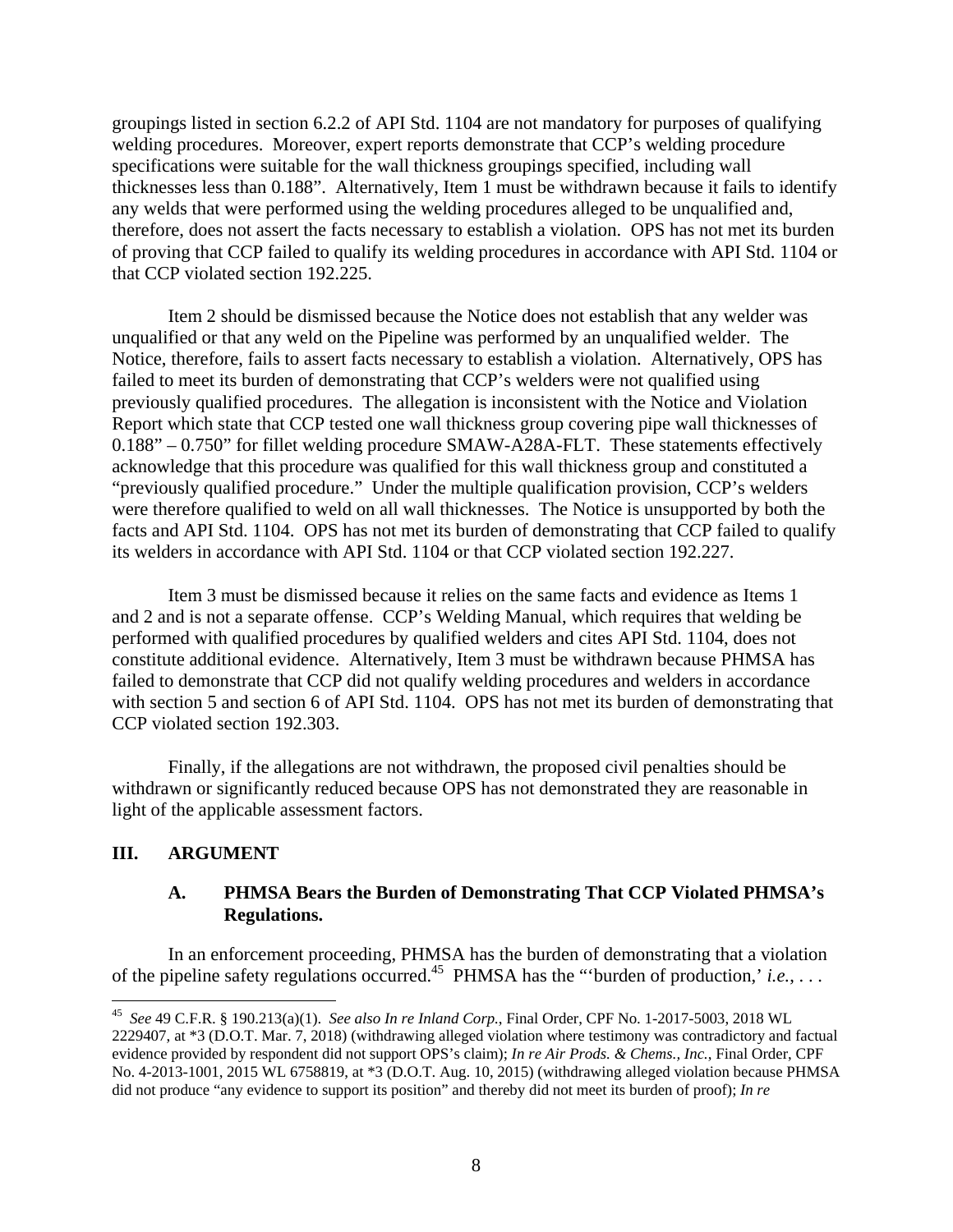Where PHMSA does not produce such evidence, the allegation of violation must be withdrawn.<sup>48</sup> the obligation to come forward with the evidence at different points in the proceeding," and the "'burden of persuasion,' *i.e.*, which party loses if the evidence is closely balanced."<sup>46</sup> PHMSA "bears the burden of proof as to all elements of the proposed violation."47 To meet its burden of production, PHMSA must present sufficient evidence to sustain an allegation of violation.

withdrawn.<sup>52</sup> To meet its burden of persuasion, PHMSA "must prove, by a preponderance of the evidence, that the facts necessary to sustain a probable violation actually occurred."<sup>49</sup> This burden is carried "only if the evidence supporting the allegation outweighs the evidence and reasoning presented by Respondent in its defense.<sup>"50</sup> A respondent will prevail under this standard not by conclusively proving compliance, but where its rebuttal evidence is more persuasive than the evidence provided by PHMSA.<sup>51</sup> If "the evidence is closely balanced," PHMSA has not met its burden of persuasion and the allegation of violation must be

the evidence and reasoning presented by Respondent in its defense.").<br><sup>47</sup> *In re ANR Pipeline Co.*, Final Order, CPF No. 3-2011-1011, 2012 WL 7177134, at \*3 (D.O.T. Dec. 31, 2012) (finding that evidence in violation report was insufficient to prove that ANR Pipeline Co. (ANR) knew of probable existence of safety-related condition based on in-line inspection (ILI) data alone); *see also In re CITGO Pipeline Co.*, Decision on Petition for Reconsideration, CPF No. 4-2007-5010, 2011 WL 7517716, at \*5 (D.O.T. Dec. 29,

2011) (finding lack of evidence demonstrating that breakout tank was not receiving adequate cathodic protection).<br><sup>48</sup> See, e.g., In re EQT Corp., Final Order, CPF No. 1-2006-1006, 2010 WL 2228558, at \*\*6-7 (D.O.T. May 13, 2010) (finding that OPS did not present evidence or analysis proving that choice of "critical elements" was inadequate or why it was essential to know exact location of pipe transitions); *In re Plains Pipeline, L.P.*, Final Order, CPF No. 4-2009-5009, 2011 WL 1919520, at \*\*4-5 (D.O.T. Mar. 15, 2011) (ordering withdrawal of allegation when limited evidence in the record was not conclusive); *In re Bridger Pipeline Co.*, Decision on Reconsideration, CPF No. 5-2007-5003, 2009 WL 2336991, at \*\*5-6 (D.O.T. June 16, 2009) (finding evidence introduced by PHMSA insufficient to establish whether pressure transmitters were integral to overpressure control system).

 <sup>49</sup>*In re Alyeska Pipeline Serv. Co.*, Decision on Petition for Reconsideration, CPF No. 5-2005-5023, 2009 WL 5538655, at \*3 (D.O.T. Dec. 16, 2009) (citing *In re Butte Pipeline*, 2009 WL 3190794 at \*1, n.3; *Schaeffer*, 546

<sup>50</sup> In re Butte Pipeline, 2009 WL 3190794 at  $*1$ .

1

U.S. at 56-58).<br><sup>50</sup> *In re Butte Pipeline*, 2009 WL 3190794 at \*1.<br><sup>51</sup> *See In re ANR Pipeline*, 2012 WL 7177134 at \*3. In *ANR Pipeline*, PHMSA found that ANR's "plausible" explanation regarding the discovery of a reportable condition on its pipeline was sufficient to warrant withdrawal of the allegation of violation because the "Violation Report contain[ed] no evidence which would rebut ANR's argument." *Id.* 

 <sup>52</sup>*In re Alyeska Pipeline*, 2009 WL 5538655 at \*3 (quoting *Schaeffer*, 546 U.S. at 56). *Cf. In re Buckeye Partners, LP*, Final Order, CPF No. 1-2009-5002, 2012 WL 3144486, at \*7 (D.O.T. May 30, 2012) (where neither party

 *So. Star Cent. Gas Pipeline, Inc.*, Final Order, CPF No. 3-2008-1005, 2011 WL 7006614, at \*4 (D.O.T. Oct. 21, *ExxonMobil Pipeline Co.*, Final Order, CPF No. 5-2013-5007, 2015 WL 780721, at \*12 (D.O.T. Jan. 23, 2015) (finding that PHMSA failed to meet burden of proving that certain measures were required under regulations); *In re*  2011) (finding the evidence insufficient to sustain the allegation); *In re Golden Pass Pipeline, LLC*, Final Order, CPF No. 4-2008-1017, 2011 WL 1919517, at \*5 (D.O.T. Mar. 22, 2011) (finding that PHMSA did not meet its burden of proving that its interpretation of regulatory language was correct).

 <sup>46</sup>*Schaeffer v. Weast*, 546 U.S. 49, 56 (2005) (quoting *Dir., Office of Workers' Comp. Programs, Dep't of Labor v.*  forth in the Notice, meaning that a violation may be found only if the evidence supporting the allegation outweighs *Greenwich Collieries*, 512 U.S. 267, 272 (1994)); *see also In re Butte Pipeline Co.*, Final Order, CPF No. 5-2007- 5008, 2009 WL 3190794, at \*1 (D.O.T. Aug. 17, 2009) ("PHMSA carries the burden of proving the allegations set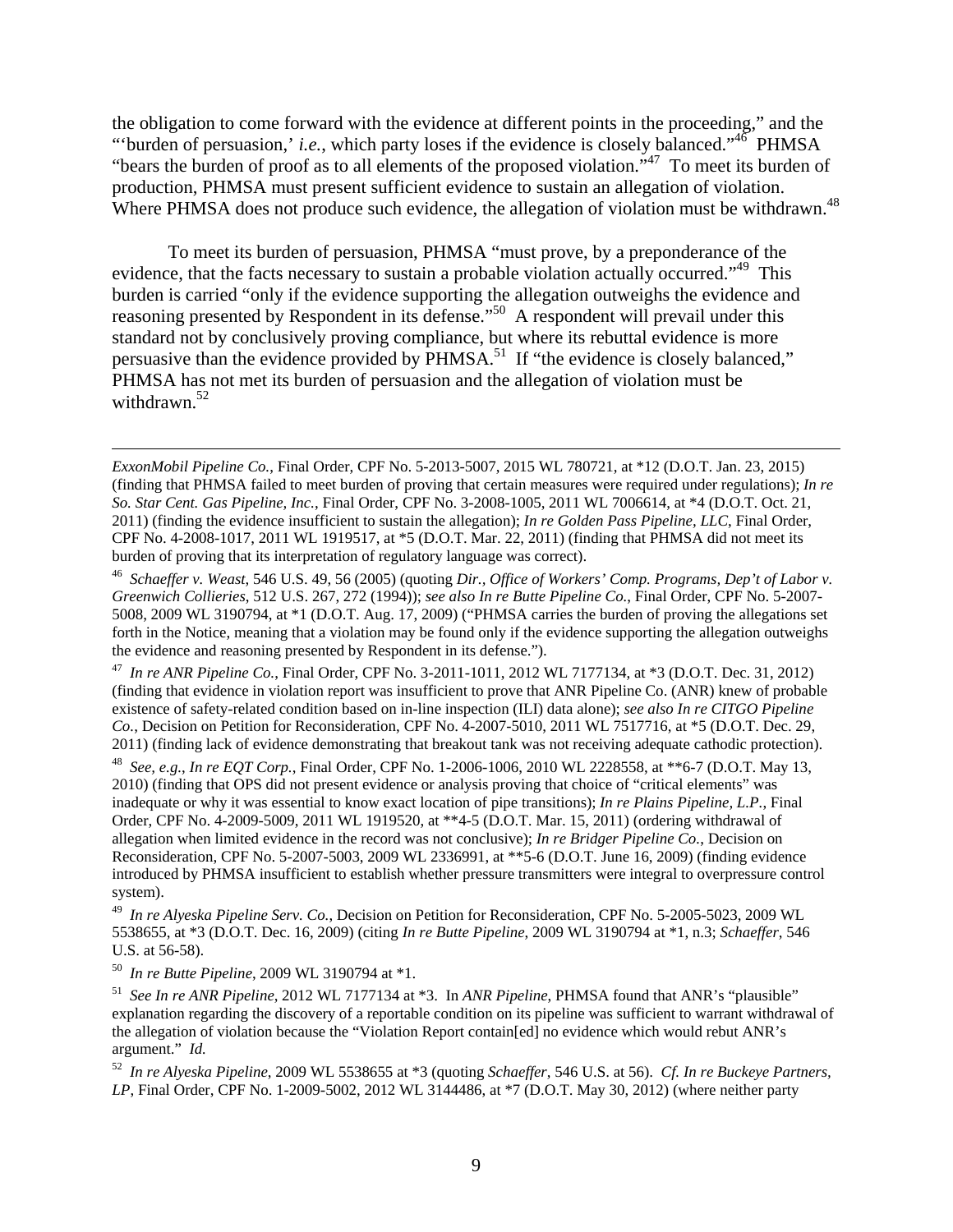## **B. Item 1 Is Based on a Flawed Interpretation of API Std. 1104 and Fails to Allege Facts Necessary to Support a Violation.**

Item 1 and the proposed civil penalty must be withdrawn because OPS has failed to demonstrate that CCP did not qualify the welding procedures in accordance with API Std. 1104. OPS's interpretation of API Std. 1104 is contrary to its plain language, the interpretation of authoritative experts, other industry standards, and the interpretation of PHMSA's own welding expert. In addition, the allegation fails to assert that CCP performed any welding, a prerequisite to establishing a violation of 49 C.F.R. § 192.225.

## *1. Item 1 Must Be Withdrawn Because It Misinterprets API Std. 1104.*

Item 1 alleges that CCP failed to qualify the four welding procedures listed in the Notice in accordance with API Std. 1104 because CCP provided a qualification test for only one of the three wall thickness groups that are listed in each welding procedure specification.<sup>53</sup> The Notice alleges that qualification tests were required for all three thickness groups and that not having qualification tests for two of the wall thickness groups for each procedure meant that the procedures were not qualified in accordance with API Std. 1104, resulting in a violation of section  $192.225^{54}$  This is a misunderstanding of API Std. 1104.

To support the alleged violation, the Notice first recites section 5.4.1 of API Std. 1104, 20th Ed. which requires that a welding procedure "be re-established as a new procedure specification and must be completely requalified when any of the essential variables listed in 5.4.2 are changed."55 The Notice describes section 5.4.2 of API Std. 1104 as establishing that "[w]all thickness group is an essential variable."<sup>56</sup> The Notice then asserts without support that "[a]s a result, each wall thickness group *as specified* in API 1104 requires a separate qualification test."<sup>57</sup> In describing the evidence, the Violation Report relies more specifically on section 5.4.2.5 of API Std. 1104 to support the assertion that wall thickness is an essential variable.<sup>58</sup> The Violation Report then adds that, "[a]dditionally, section 5.4.2.5 refers to Section 6.2.2, item e, API Std. 1104  $20<sup>th</sup>$  edition suggested groupings for wall thickness,"<sup>59</sup> implying that the wall thickness groups of section 6.2.2 of API Std. 1104, which apply to the qualification of welders, are also mandatory for the qualification of welding procedures.

<sup>56</sup>*Id.* 

 $\overline{a}$ 

- <sup>57</sup>*Id.* (emphasis added.).
- <sup>58</sup> Violation Report at 6 (citing Exh. A (Section 5, API Std. 1104, 20th Ed.)).

<sup>59</sup>*Id.* (citing Exh. A).

<sup>&</sup>quot;present[s] sufficient proof to prove its position," the violation must be withdrawn because PHMSA bears the burden).

<sup>&</sup>lt;sup>53</sup> Notice at 2; Violation Report at 6.

 $54$  Notice at 2; Violation Report at 6 (citing Exh. B (Cheniere Welding Procedures) and Ex. C)).

<sup>55</sup> Notice at 4.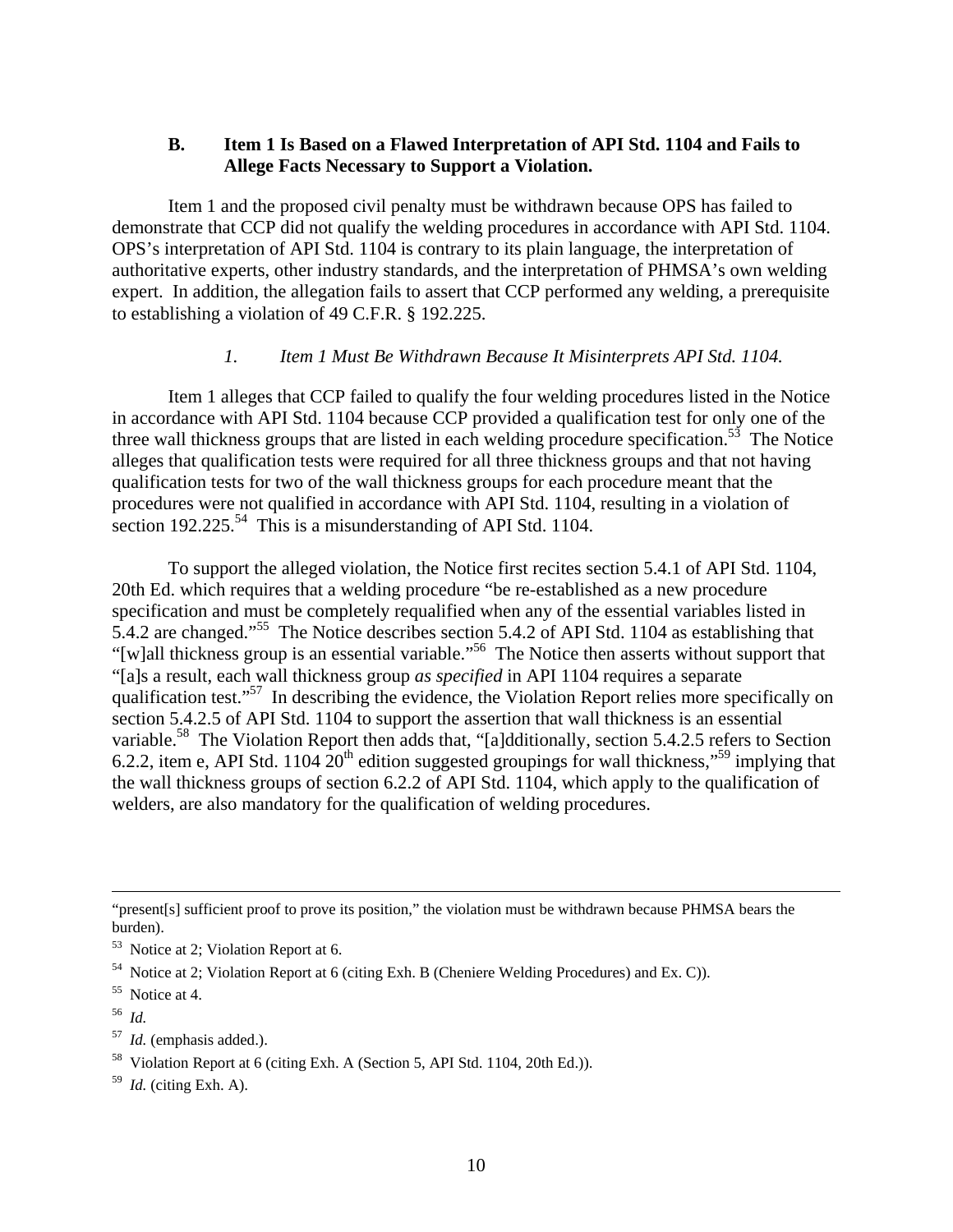The Notice reflects a misinterpretation of API Std. 1104 in two respects. First, API Std. 1104 does not specify wall thickness ranges for the qualification of welding procedures. Second, the wall thickness groupings listed in section 6.2.2 of API Std. 1104 apply to the qualification of welders, and for purposes of qualifying welding procedures, are merely suggested.

API Std. 1104 does not specify any ranges of wall thickness groupings for purposes of qualifying a welding procedure.<sup>60</sup> Section 5.3 of API Std. 1104 lists the information that must be contained in a welding procedure specification.<sup>61</sup> Section 5.3.2.3, entitled "Diameters and Wall" Thicknesses," states "[t]he ranges of outside diameters and wall thicknesses over which the procedure is applicable *shall be identified*. Examples of *suggested* groupings are shown in 6.2.2, items d and  $e^{i\pi\hat{\delta}2}$  The wall thickness groupings described in section 6.2.2, therefore, are suggestions and are not mandatory. Rather, the words "shall be identified," mean that the range of wall thicknesses to which a procedure will apply are to be determined by the operator and identified in the welding procedure specification. $63$ 

Section 5.4 of API Std. 1104 describes the essential variables of a welding procedure that, if changed, require requalification of the procedure.<sup>64</sup> Section 5.4.2.5 identifies wall thickness groups as an essential variable.<sup>65</sup> The Violation Report asserts that section 5.4.2.5 refers to section 6.2.2, implying that the wall thickness groups described in that section are mandatory for the qualification of a welding procedure. The Violation Report is incorrect. The complete text of section 5.4.2.5, which is omitted from Exhibit A of the Violation Report, states: "A change from one wall thickness group to another constitutes an essential variable."<sup>67</sup> Section 5.4.2.5 contains no reference to section 6.2.2. The statement in the Violation Report that section 6.2.2 "specifies" wall thickness groups for purposes of qualifying a welding procedure is inaccurate.

The conclusion that API Std. 1104 does not specify groupings of wall thicknesses for qualifying a welding procedure and that section 6.2.2 is not mandatory for the qualification of welding procedures is confirmed by authoritative sources. The Joint Committee, which developed and continues to revise API Std. 1104, occasionally releases interpretive guidance on the standard. One of the Joint Committee's interpretations states the following:

- <sup>63</sup> Bruce Aff. ¶ 8 (citing API Std. 1104 § 5.3.2.3).<br><sup>64</sup> API Std. 1104, 20th Ed. at 4.
- 
- <sup>65</sup>*Id.* at 7.

 $\overline{a}$ 

<sup>66</sup> Violation Report at 6.

 $61$  API Std. 1104, 20th Ed. at 3-4.

<sup>&</sup>lt;sup>62</sup> *Id.* at 4 (emphasis added).

 67 API Std. 1104, 20th Ed. at 7; *see also* Bruce Aff. ¶ 9. 11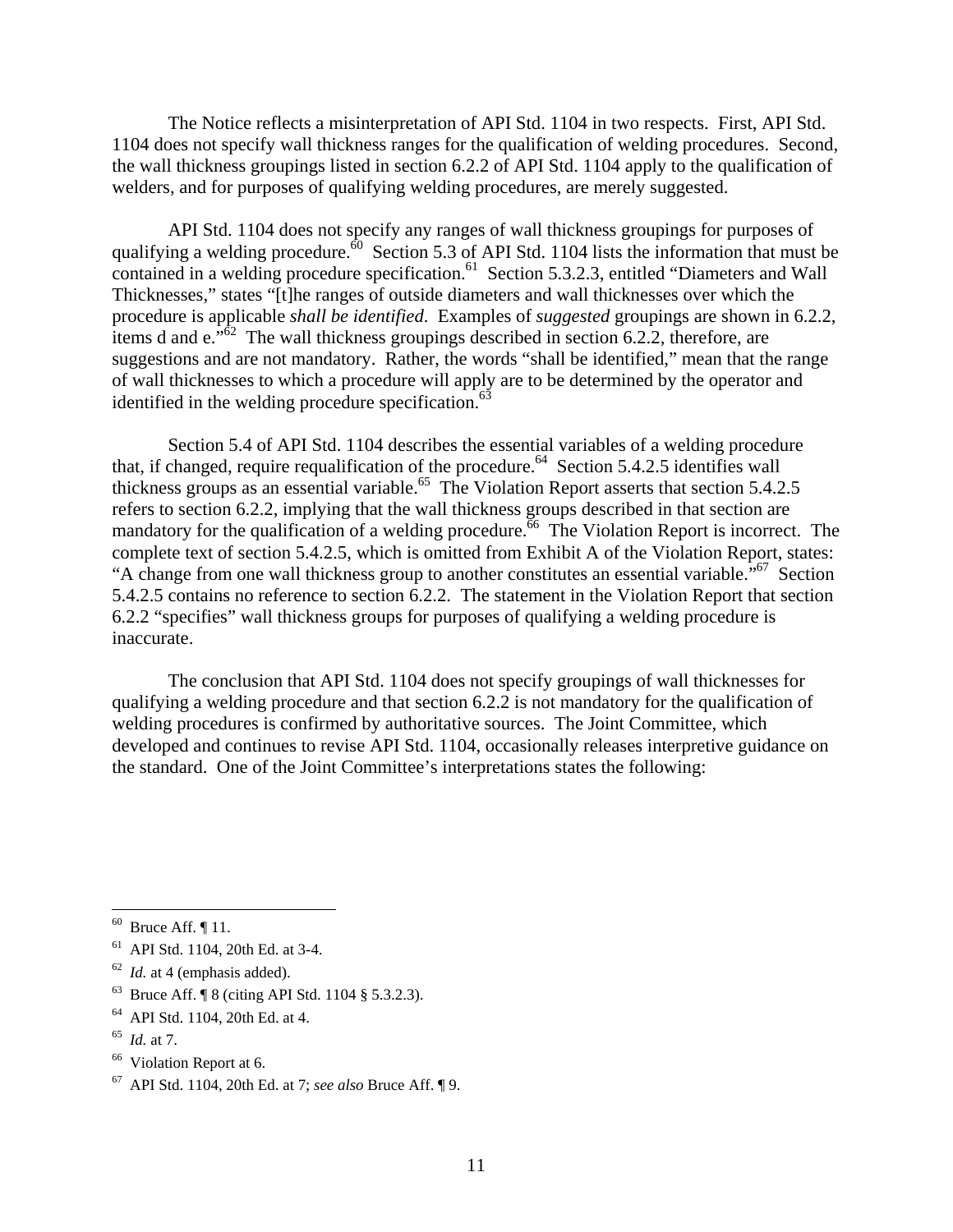Question 2A: What is the defined thickness group – there isn't one referenced?

Response 2A: There are no defined wall thickness groups referenced for the procedure specification in 5.4.2.5, however, the ranges of diameters and wall thicknesses must be identified in the specification, as noted in  $5.3.2.3$ .<sup>68</sup>

This guidance makes clear that, under section 5.3.2.3, wall thickness ranges must be specified when qualifying a welding procedure, but that section 5.4.2.5 does not dictate those wall thickness ranges. The Notice's statement that API Std. 1104 specifies wall thickness groupings for the qualification of welding procedures is incorrect.

can be found in a variety of other codes and standards."<sup>70</sup> The Violation Report's suggestion that wall thickness groups described in section 6.2.2 apply to the qualification of welding procedures is similarly erroneous. Guidance materials developed by the Pipeline Research Council International (PRCI), a not-for-profit organization that facilitates research on a range of topics regarding pipeline systems, makes clear that API Std. 1104 does not mandate the wall thickness groupings to be used when qualifying welding procedures.69 The PRCI *Guidance Materials* explain that "[t]he suggested groupings shown in 6.2.2, items d and e are just that – *suggested groupings*. Other groupings can be used provided that there is technical justification for doing so based on sound engineering judgment. Guidance

requirements is "[a] common source of error" under section 5 and section 6 of API Std. 1104."<sup>71</sup> the requirements in Section 6 are applied to welder qualification. $\frac{m}{r^2}$ The *Guidance Materials* explain further that misunderstanding the essential variable The PRCI *Guidance Materials* state that "[t]he essential variables for welding procedure qualification are different than those for welder qualification. Special attention should be given to assure that the requirements in Section 5 are applied to welding procedure qualification and

In addition, Mr. Ken Lee, PHMSA's Director of Engineering, who was a contributor to the PRCI *Guidance Materials*, 73 has stated that he agrees that the wall thickness groupings described in API Std. 1104 section 6.2.2 are not mandatory for the qualification of welding procedures.74

<sup>68</sup> Joint Interpretation at 31.

 interpretation of some requirements, the rationale behind the requirements, and the applicability of API 1104 to both  $69$  Guidelines for Interpretation and Application of API 1104, Prepared for the Pipeline Research Council International, Inc. at 4 (Apr. 2010) (*Guidelines*); *see also id.*, App'x at 6, Guidance Material for API Standard 1104– Welding of Pipelines and Related Facilities (*Guidance Materials*), excerpts attached hereto as Attachment 4. The purpose of these *Guidelines* was to "allow both users and regulators to better understand the intent regarding the conventional and modern high-strength pipelines." *Guidelines* at 6; *see also* PRCI *Guidance Materials* at i. <sup>70</sup> PRCI *Guidance Materials* at i.

 $1/71$  *Id.* at i.

 <sup>72</sup>*Id.*; *see also id.* at 15-16.

<sup>&</sup>lt;sup>73</sup> *Guidelines* at 6-7.<br><sup>74</sup> Bruce Aff. ¶ 16.

 $74$  Bruce Aff. 16.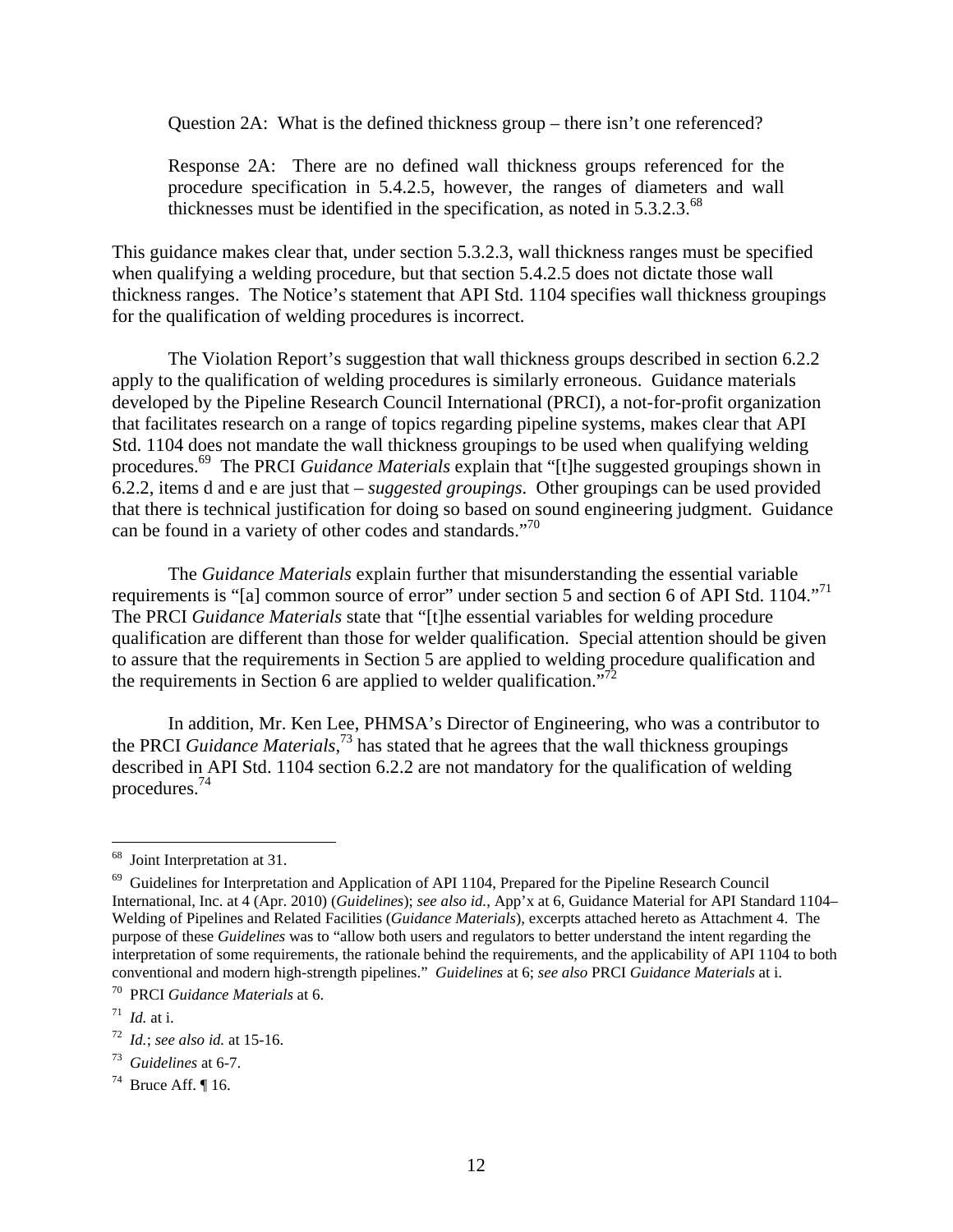The Notice and the Violation Report are inconsistent with the plain language of sections 5.4.2.5 and 5.3.2.3, the Joint Committee's interpretation, the PRCI *Guidance Materials*, and the opinion of a PHMSA welding expert. API Std. 1104 does not specify the wall thickness groups for qualifying welding procedures. Rather, operators are required to identify the wall thicknesses to which a procedure will be applicable. The statement in section 5.4.2.5 that "[a] change from one wall thickness group to another constitutes an essential variable" means that a welding procedure must be requalified if the wall thickness range identified by the operator's procedure specification is altered.<sup>75</sup> Section 5.4.2.5 does not refer to section 6.2.2 and section 5.3.2.3 makes clear that the wall thickness groupings listed in section 6.2.2 are merely suggested examples.<sup>76</sup> PHMSA has failed to meet its burden of showing that its interpretation of API Std. 1104 is correct and Item 1 must be withdrawn.<sup>77</sup>

any wall thickness regardless of the thickness used to qualify the procedure. $82$ OPS also has not demonstrated that CCP failed to qualify the welding procedures in accordance with API Std. 1104. Each of CCP's welding procedure specification forms reflects the identification of a single "wall thickness range" that includes wall thicknesses under  $\frac{3}{16}$  in. (under 0.188"),  $\frac{3}{16}$ " to  $\frac{34}{16}$ " (0.188" to .750"), and over  $\frac{34}{16}$ " (over .750").<sup>78</sup> In other words, the wall thickness group to which each of CCP's welding procedures applies includes each of those wall thicknesses. This is permitted by API Std.  $1104$ <sup>79</sup> CCP qualified the procedures on pipe with wall thicknesses of either  $0.281$ " or  $0.375$ ",  $80$  both of which fall within the range identified by the welding procedure specifications. Such thicknesses are not inordinately thick or thin relative to the thickness ranges of pipe used on the Pipeline.<sup>81</sup> In addition, the wall thickness range identified by CCP is consistent with ASME BVPC section IX which also is incorporated by reference into section 192.225 of PHMSA's regulations and allows fillet welds to be made on

CCP demonstrated the suitability of the original four welding procedures for each identified wall thickness group, including those less than 0.188". In April 2017, to proactively address PHMSA's concerns about welds performed on pipe with wall thicknesses less than 0.188", CCP retained an expert to perform four additional procedure qualifications for this thinner wall thickness to supplement the qualifications of the four welding procedures listed in

1

API Std. 1104, 20th Ed. at 7.

<sup>&</sup>lt;sup>76</sup> PRCI *Guidance Materials* at 6; Bruce Aff. ¶¶ 12-13.<br><sup>77</sup> *See In re Golden Pass*, 2011 WL 1919517 at \*5 (finding that PHMSA did not meet its burden of proving that its interpretation of regulatory language was correct); *In re ExxonMobil Pipeline*, 2015 WL 780721 at \*12 (finding that PHMSA failed to meet burden of proving that certain measures were required under the regulations).

<sup>78</sup> Violation Report, Exh. B.

<sup>&</sup>lt;sup>79</sup> Bruce Aff.  $\P$  18.

<sup>&</sup>lt;sup>80</sup> Violation Report, Exh. C.

 $81$  Bruce Aff.  $\P$  20.

<sup>&</sup>lt;sup>81</sup> Bruce Aff. ¶ 20.<br><sup>82</sup> *Id.* ¶ 23; *see also* Excerpts of 2010 ASME Boiler & Pressure Vessel Code, IX Qualification Standard for Welding attached hereto as Attachment 5. Attachment 5 contains excerpts from the 2010 edition of ASME BVPC section IX. and Brazing Procedures, Welders, Brazers, and Welding Brazing Operators, at 17, 146 (2010 Ed. July 1, 2010), The 2007 edition of ASME BVPC section IX are incorporated by reference into PHMSA's regulations. The section IX provisions cited in this brief did not change in the between the 2007 and 2010 editions.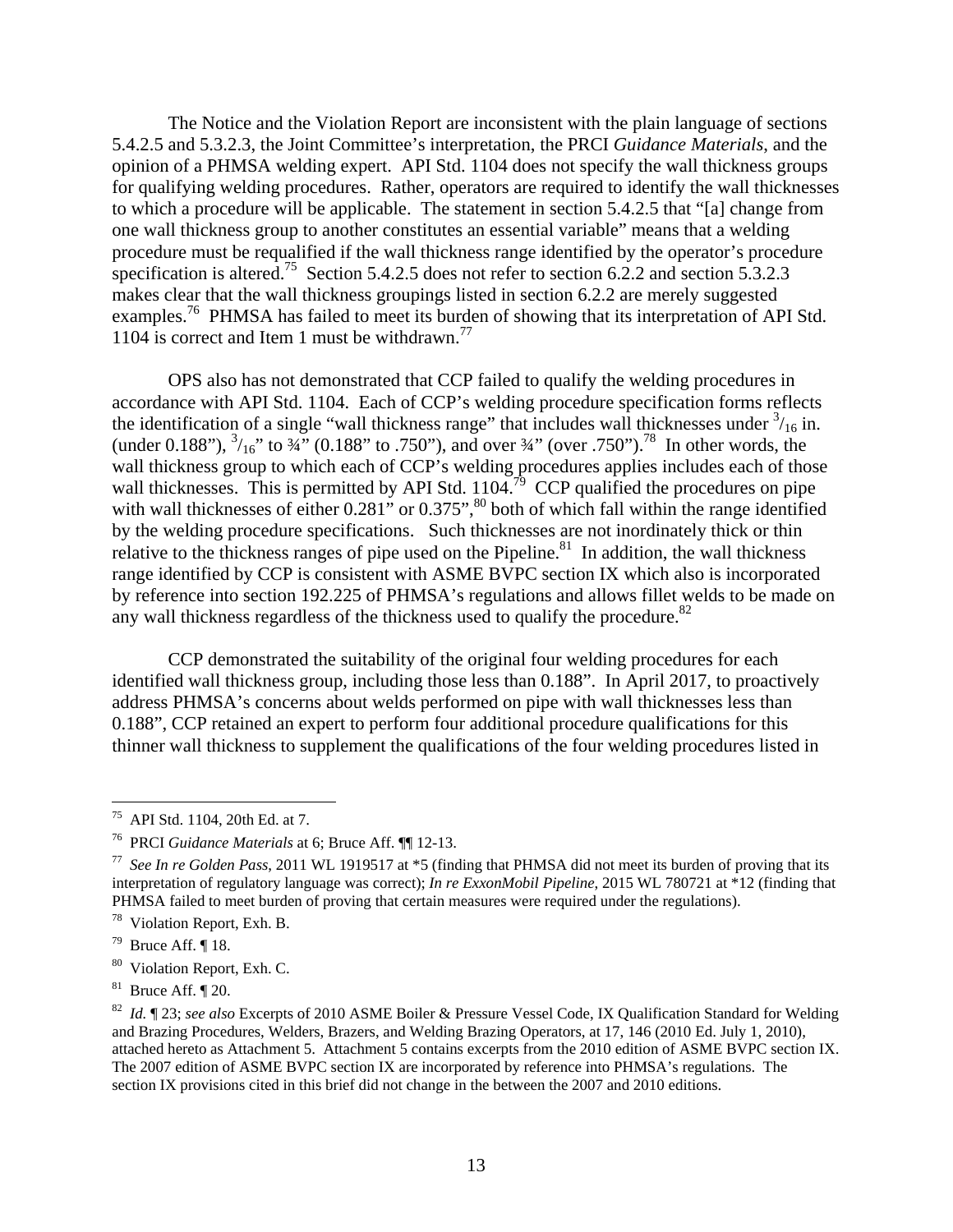the Notice.<sup>83</sup> The additional procedure qualifications involved making branch welds in accordance with the parameters specified in the four welding procedures and testing them in accordance with API Std. 1104 Section  $5.8<sup>84</sup>$  The successful completion of the supplemental procedure qualifications proves the suitability of the original four welding procedures for performing fillet welds on wall thicknesses of less than 0.188" on the CCP pipeline, compressor station, and meter stations.<sup>85</sup>

The suitability of CCP's welding procedure specifications is further demonstrated by the destructive tests CCP voluntarily performed in response to the proposed compliance order. CCP retained an independent third-party consultant to perform destructive tests on a statistically significant number of welds that had been made with the procedures identified in Item  $1.^{86}$  CCP submitted to PHMSA a welding test report dated April 4, 2018, which demonstrates that all of the welds at the Sinton Compressor Station selected for destructive testing were deemed acceptable.<sup>87</sup> Each of these welds was performed on pipe less than  $\frac{3}{16}$  in". This testing demonstrates that the welds had the required strength and mechanical properties, and supports the conclusion that CCP's identified wall thickness range was based on sound engineering judgment and that the procedures produced sound welds.

allegation outweighs the evidence and reasoning presented by Respondent in its defense.<sup>388</sup> and the allegation of violation must be withdrawn. $91$ PHMSA can prevail in an enforcement proceeding "only if the evidence supporting the PHMSA must demonstrate that its interpretation of the regulation is correct or that "certain measures" were required under regulations.<sup>89</sup> A respondent prevails not by conclusively proving compliance, but where its rebuttal evidence is more persuasive than the evidence provided by PHMSA.<sup>90</sup> If "the evidence is closely balanced," PHMSA has not met its burden of persuasion

<u>.</u>

<sup>88</sup>*In re Butte Pipeline*, 2009 WL 3190794 at \*1.

 <sup>83</sup>*See* Bruce Aff. ¶ 21. 84 *Id.* 

 $84$  Id.

 $^{85}$  *Id.*  $\P$  22.

<sup>&</sup>lt;sup>85</sup> *Id.* ¶ 22.<br><sup>86</sup> CCP chose to perform this destructive testing in order to avoid the possibility of having to do destructive testing after putting the Sinton Compressor Station into service. The Director, Southwest Region, OPS, approved the destructive testing plan.

<sup>&</sup>lt;sup>87</sup> Letter of Mr. Brad Etheridge, Senior Engineer, Welding Technology, DNV GL, to Mr. Daniel Hamburger, Manager, DOT Compliance and Technical Services, Cheniere Pipelines, at 2 (Apr. 4, 2018), attached hereto as Attachment 6.

 <sup>89</sup>*See In re Golden Pass*, 2011 WL 1919517 at \*\*1, 5 (finding that, where both provided credible interpretation, PHMSA did not satisfy its burden of proving that its interpretation of regulatory language was correct), *In re ExxonMobil Pipeline*, 2015 WL 780721 at \*12 (finding that PHMSA failed to meet burden of proving that certain measures were required under the regulations).

 <sup>90</sup>*See In re ANR Pipeline*, 2012 WL 7177134 at \*3. *In ANR Pipeline*, PHMSA found that ANR's "plausible" explanation regarding the discovery of a reportable condition on its pipeline was sufficient to warrant withdrawal of the allegation of violation because the "Violation Report contain[ed] no evidence which would rebut ANR's argument." *Id.* 

 <sup>91</sup>*In re Alyeska Pipeline*, 2009 WL 5538655 at \*3 (quoting *Schaeffer*, 546 U.S. at 56). *Cf. In re Buckeye Partners*, 2012 WL 3144486 at \*7 (where neither party "present[s] sufficient proof to prove its position," the violation must be withdrawn because PHMSA bears the burden).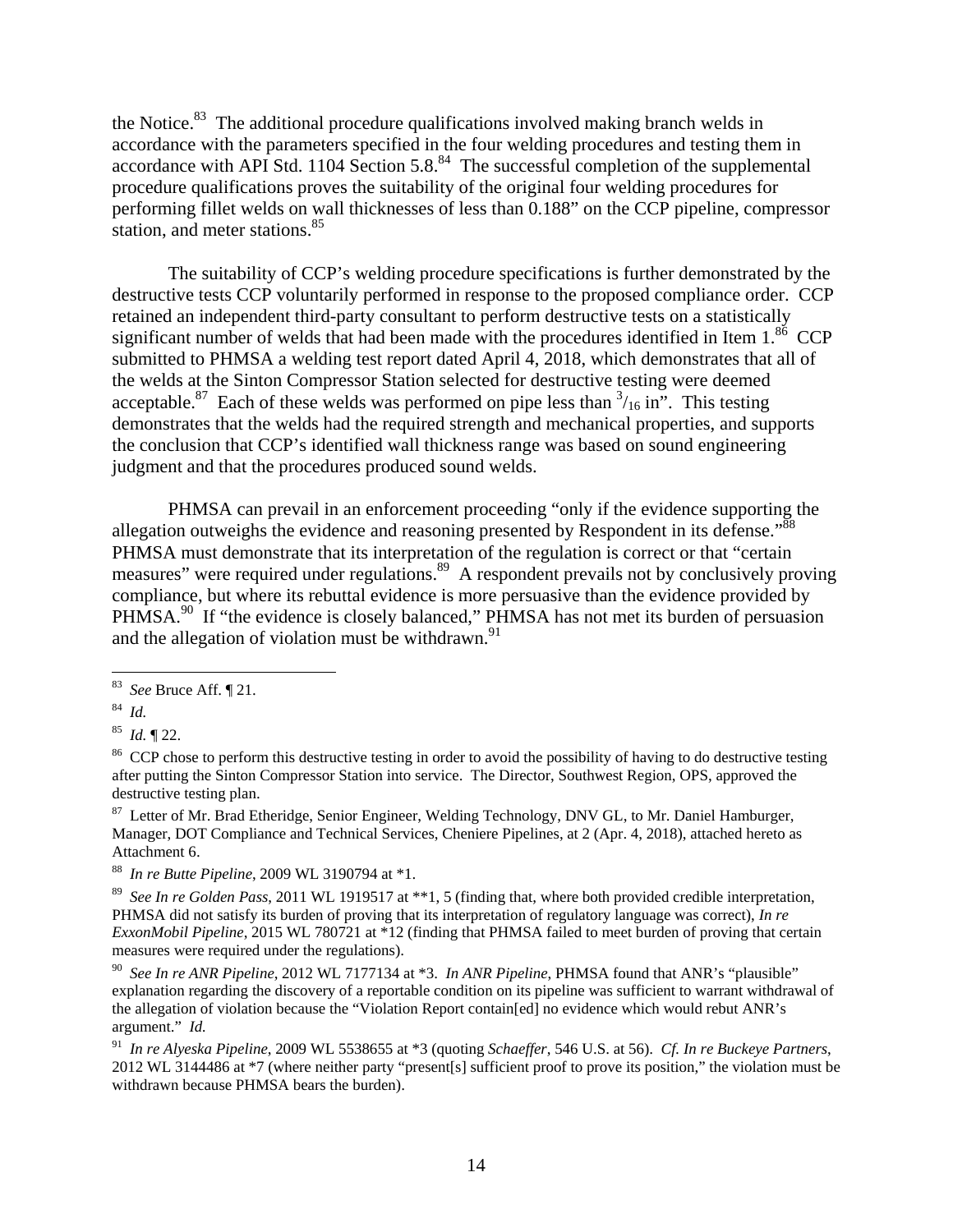The evidence in this proceeding is not closely balanced. PHMSA's interpretation of API Std. 1104 is flawed and inconsistent with its plain text, other authoritative sources, and PHMSA's own engineer. PHMSA's interpretation also is inconsistent with ASME BPVC section IX, which also is incorporated into PHMSA's regulations. PHMSA's incorporation of API Std. 1104 and ASME section IX demonstrate PHMSA's sound engineering judgment that these standards result in sound welds. Moreover, CCP has demonstrated that the welding procedure specifications are suitable for the wall thickness range specified. OPS has not satisfied its burden of proving that CCP failed to qualify the welding procedures in accordance with API Std. 1104 and has failed to prove a violation of 49 C.F.R. § 192.225. Item 1 and the proposed civil penalty must be withdrawn.<sup>92</sup>

### *2. Item 1 Must Be Withdrawn Because the Notice Fails to Assert Facts Necessary to Establish a Violation.*

Under section 192.225, "[*w*]*elding must be performed* by a qualified welder . . . in accordance with" properly qualified welding procedures.<sup>93</sup> Item 1 asserts that CCP "failed to qualify welding procedures in accordance with API Std. 1104.<sup> $\frac{94}{100}$ </sup> The Notice fails, however, to assert that CCP performed any welds using the allegedly unqualified procedures and therefore, fails to assert facts necessary to establish the existence of a violation.

The plain language of section 192.225 applies to "welding" that is "performed." If welding is not performed, there can be no violation. The existence of welding procedures that allegedly are not properly qualified is itself not a violation of section 192.225. The unqualified procedure must be used to perform a weld. A violation requires that PHMSA find that (1) welding was performed and that (2) such welding was performed using welding procedures that were not qualified. Neither the Notice nor the Violation Report pertaining to Item 1 asserts that CCP performed any weld using any of the welding procedures identified in the Notice. Therefore, a fact necessary to support the alleged violation is missing.

violation. If PHMSA does not produce such evidence, the allegation must be withdrawn.<sup>96</sup> PHMSA "bears the burden of proof as to all elements of the proposed violation."<sup>95</sup> To meet its burden of production, PHMSA must present evidence sufficient to establish an alleged

 <sup>92</sup>*See In re Inland Corp.*, 2018 WL2229407 at \* 3.

 $93$  49 C.F.R. § 192.225(a) (emphasis added).

 $94$  Notice at 2.

 <sup>95</sup>*In re ANR Pipeline*, 2012 WL 7177134 at \*3 (finding that evidence in violation report was insufficient to prove *Pipeline*, 2011 WL 7517716 at \*5 (finding lack of evidence demonstrating that breakout tank was not receiving that ANR knew of probable existence of safety-related condition based on ILI data alone); *see also In re CITGO*  adequate cathodic protection).

 <sup>96</sup>*See, e.g.*, *In re EQT Corp.*, 2010 WL 2228558 at \*\*6-7 (finding that OPS did not present evidence or analysis proving that choice of "critical elements" was inadequate or why it was essential to know exact location of pipe transitions); *In re Plains Pipeline*, 2011 WL 1919520 at \*\*4-5 (ordering withdrawal of allegation when limited evidence in the record was not conclusive); *In re Bridger Pipeline*, 2009 WL 2336991 at \*\*5-6 (finding evidence introduced by PHMSA insufficient to establish whether pressure transmitters were integral to overpressure control system).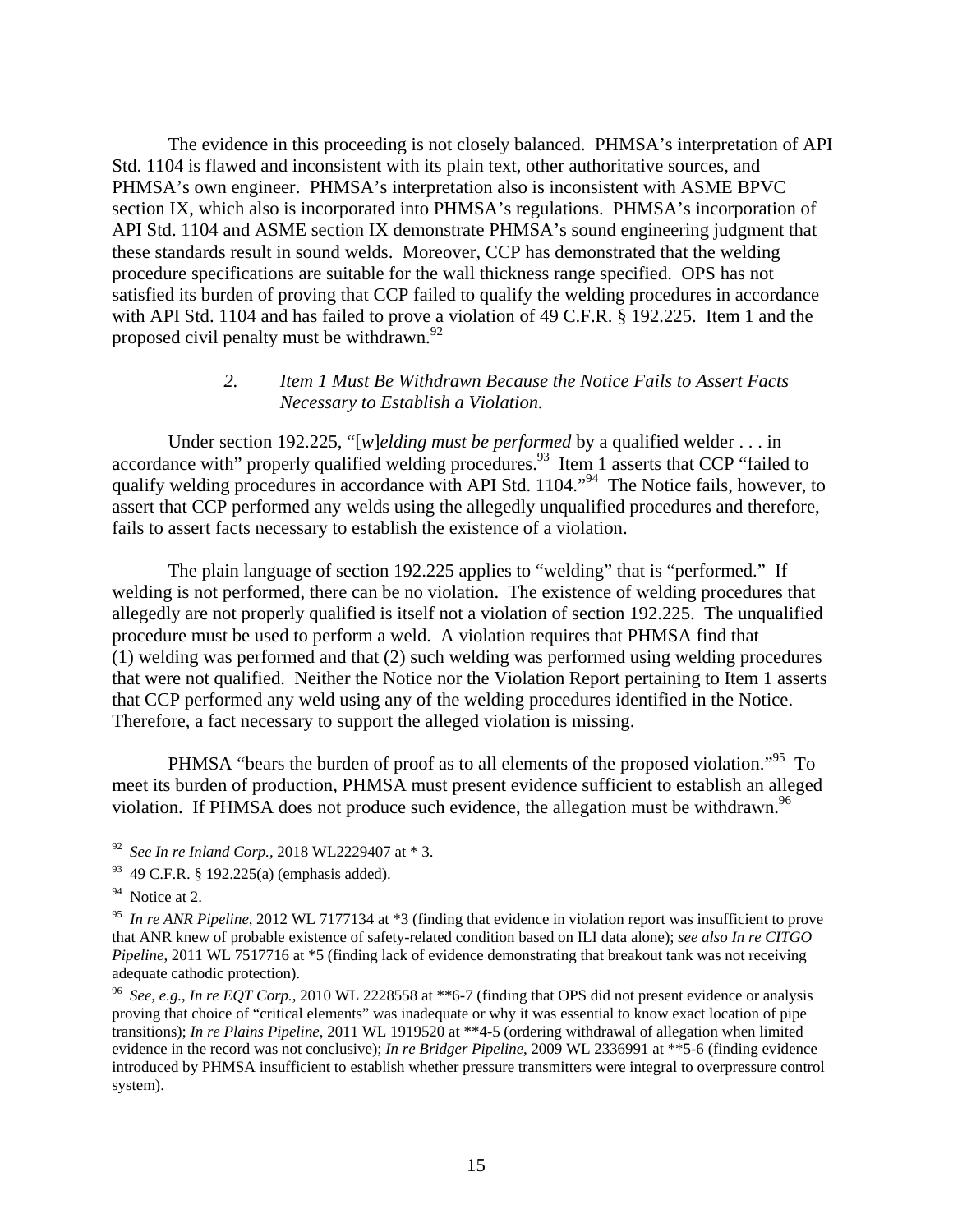Item 1 contains no assertion that CCP performed any welding at all, let alone welding using the allegedly unqualified welding procedures. Item 1, therefore, lacks the factual foundation necessary to sustain a violation of section 192.225. OPS has failed to meet its burden of proof and Item 1 and the associated proposed civil penalty must be withdrawn.

# **C. Item 2 Fails to Allege Facts Necessary to Establish a Violation and Is Contrary to the Plain Language of Section 6 of API Std. 1104.**

# *1. Item 2 Must Be Withdrawn Because the Notice Fails to Allege Facts Necessary to Establish a Violation.*

Item 2 alleges that CCP "failed to adequately qualify welders in accordance with Section 6 of API Std. 1104, 20th edition" in violation of section 192.227. $97$  The Notice, however, does not identify any welders that allegedly were not qualified or demonstrate that such welders performed any welds. Item 2 must be withdrawn because it fails to assert facts necessary to establish a violation. The vague statement in the Violation Report that "[t]he Operator attempted to qualify 11 welders to weld in a compressor station<sup>"98</sup> is insufficient. Under section 190.207(b)(1) of PHMSA's regulations, a Notice "shall include [a] (1) Statement of the provisions of the laws, regulations or orders which the respondent is alleged to have violated *and a statement of the evidence upon which the allegations are based.*<sup>"99</sup> The Notice does not satisfy the requirements of this regulation.

The Notice is the formal charging document and each allegation must assert all the facts necessary to sustain it. OPS should not be permitted to bury facts that are essential to the allegation in a Violation Report, especially when an operator does not receive the Violation Report without requesting it.

violation. If PHMSA does not produce such evidence, the allegation must be withdrawn.<sup>101</sup> PHMSA "bears the burden of proof as to all elements of the proposed violation."<sup>100</sup> To meet its burden, PHMSA is required to present evidence sufficient to sustain an alleged Item 2 identifies no allegedly unqualified welders and contains no assertion that they performed any welds. The allegation, therefore, lacks the factual foundation necessary to sustain a violation of section 192.227. Item 2 and the associated proposed civil penalty must be withdrawn.

 $\mathbf{97}$ Notice at 3.

<sup>&</sup>lt;sup>98</sup> Violation Report at 18.

<sup>99 49</sup> C.F.R. § 190.207(b)(1) (emphasis added).

<sup>&</sup>lt;sup>100</sup> In re ANR Pipeline, 2012 WL 7177134 at \*3; see also In re CITGO Pipeline, 2011 WL 7517716 at \*5.

<sup>&</sup>lt;sup>100</sup> In re ANR Pipeline, 2012 WL 7177134 at \*3; see also In re CITGO Pipeline, 2011 WL 7517716 at \*5.<br><sup>101</sup> See, e.g., In re EQT Corp., 2010 WL 2228558 at \*\*6-7 (finding that OPS did not present evidence or analysis proving that choice of "critical elements" was inadequate or why it was essential to know exact location of pipe transitions); *In re Plains Pipeline*, 2011 WL 1919520 at \*\*4-5 (ordering withdrawal of allegation when limited evidence in the record was not conclusive); *In re Bridger Pipeline*, 2009 WL 2336991 at \*\*5-6 (finding evidence introduced by PHMSA insufficient to establish whether pressure transmitters were integral to overpressure control system).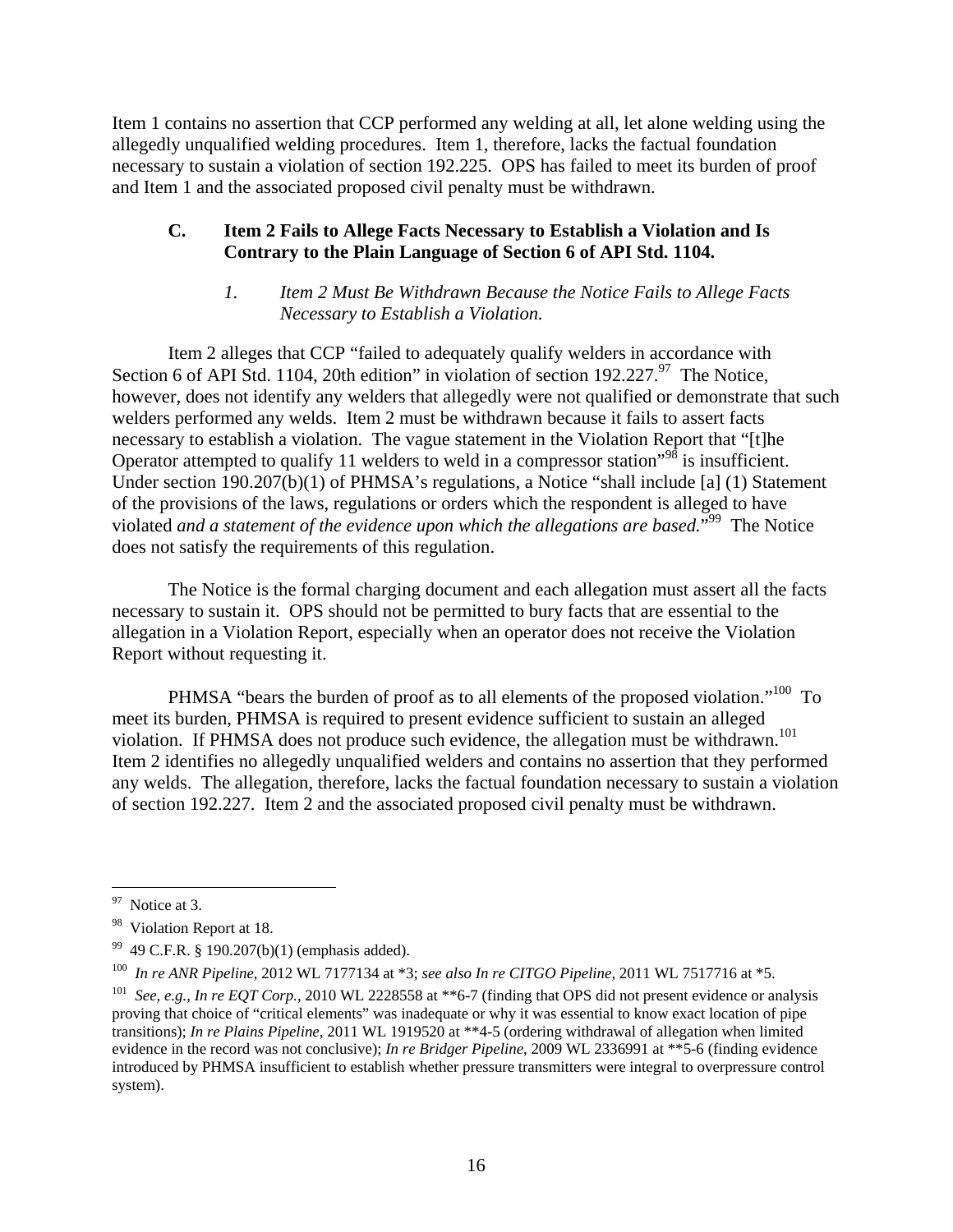#### *2. Item 2 Must Be Withdrawn Because It Is Inconsistent With the Notice and Violation Report and Misinterprets Section 6 of API Std. 1104.*

API Std. 1104.<sup>103</sup> The Notice alleges that CCP did not qualify its welders in accordance with section 6 of API Std. 1104 in violation of section 192.227. The basis for this allegation is that the procedure used to qualify welders who performed welds at the Sinton Compressor Station, SMAW-A28A-FLT, had not been properly qualified under section 5 of API Std. 1104.<sup>102</sup> The Notice alleges that the welders were qualified under the multi-qualification provisions using fillet welding procedure SMAW-A28A-FLT. Because this procedure allegedly was not properly qualified for the wall thickness on which the welds at the Sinton Compressor Station were performed, the Notice alleges that the welders using this procedure also were not qualified under section 6 of

As demonstrated above in Section III.B.1, OPS has failed to prove that the welding procedures, including SMAW-A28A-FLT, were not qualified in accordance with API Std. 1104. Item 2, therefore, has no factual foundation. Even if Item 1 is not withdrawn, Item 2 cannot be sustained because it is inconsistent with the Notice and the Violation Report and overlooks the multiple qualification provisions of API Std. 1104 under which CCP's welders were qualified. OPS has not met its burden of proving a violation and Item 2 must be withdrawn.

Section 6.1 of API Std. 1104 provides that a welder qualification test must use "previously qualified procedures."<sup>104</sup> Section 6.1 states further that a welder qualified pursuant to the provisions of section 6 of API Std. 1104 is then deemed a qualified welder.<sup>105</sup> PHMSA has failed to demonstrate that CCP's welders were not qualified using previously qualified procedures.

The Notice and Violation Report acknowledge that CCP used the "multi-qualification test" to qualify welders.<sup>106</sup> Section 6.3 of API Std. 1104 describes the multiple qualification requirements: if a welder uses a previously qualified procedure to successfully complete a butt weld and a full-size branch connection weld on pipe with an outside diameter greater than or equal to 12.750 in., the welder is qualified to weld on all wall thicknesses.<sup>107</sup> The Notice disregards section 6.3 and omits it from the excerpts of API Std. 1104 contained in the Violation Report.

With respect to the butt weld test requirement of the multiple qualification, the Notice and Violation Report make no allegation and contain no evidence suggesting that the procedure used, SMAW-A24A-BW, was not previously qualified. Rather, the focus of the Notice appears

 $102$  Notice at 3.

 <sup>103</sup>*Id.* 

 <sup>104</sup>*See* API Std. 1104, 20th Ed. at 10.

 <sup>105</sup>*Id.* 

<sup>&</sup>lt;sup>106</sup> Notice at 3; Violation Report at 13.

<sup>107</sup> API Std. 1104, 20th Ed. at 14-15.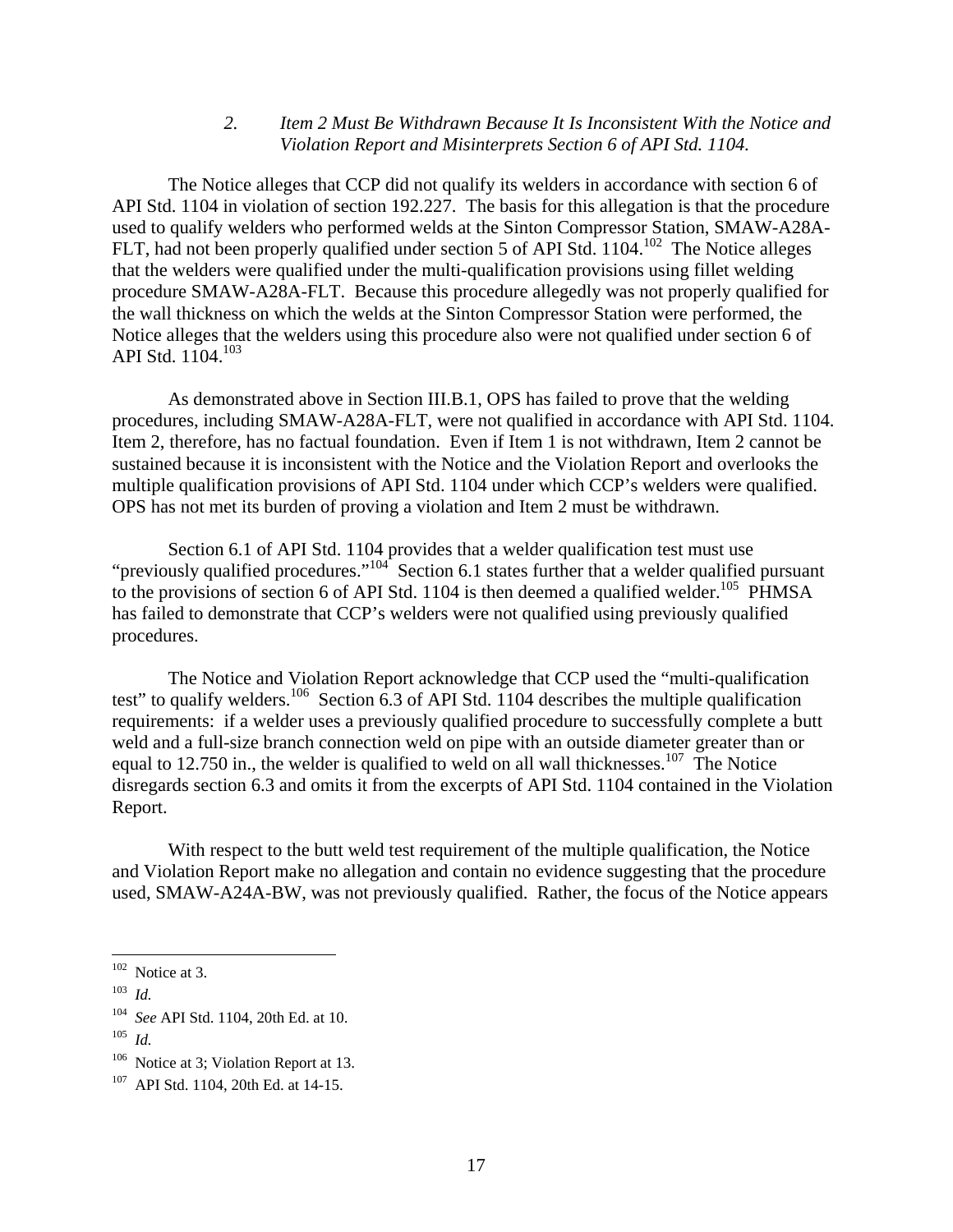this procedure was not previously qualified, CCP's welders were not qualified.<sup>109</sup> to be the branch connection weld, which can be a fillet weld.<sup>108</sup> In this respect, Item 2 states that CCP's welders used SMAW-A28A-FLT in the multiple qualification, but contends that because

This allegation is belied by the Notice and Violation Report which state that CCP provided a test report for one of the wall thicknesses listed in the welding procedure specification.<sup>110</sup> Specifically, the Violation Report states that CCP provided a test report for a weld performed on a pipe with a wall thickness of 0.375" which falls within the  $0.188" - 0.750"$ range.<sup>111</sup> Fillet Welding Procedure SMAW-A28A-FLT, therefore, was qualified for at least that wall thickness group. In fact, Mr. Lee has stated that CCP's procedure was qualified for the wall thickness group for which CCP provided a test report.<sup>112</sup> Welding Procedure SMAW-A28A-FLT is a "previously qualified" procedure under section 6 of API Std. 1104. Under the multiple qualification provision of section 6.3 of API Std. 1104, welders using this welding procedure were qualified to weld on all wall thicknesses, including those less than  $0.188$ ".<sup>113</sup>

proposed civil penalty must be withdrawn.<sup>114</sup> Item 2's allegation that CCP's welders were not qualified in accordance with section 6 of API Std. 1104 is undermined by statements contained in the Notice and Violation Report and is inconsistent with the multiple qualification provisions of section 6.3. OPS has failed to prove that either the facts or the regulation support the existence of a violation. Item 2 and the

# **D. Item 3 Must Be Withdrawn Because It Is Based on the Same Facts as Items 1 and 2 and Is Not a Different Offense; Alternatively, OPS Has Failed to Demonstrate That SMAW-A28A-FLT and CCP's Welders Were Not Qualified in Accordance With API Std. 1104.**

welding procedures and by welders "who are qualified for welding procedure to be used."<sup>116</sup> Section 192.303 requires that a transmission line "be constructed in accordance with comprehensive written specifications or standards that are consistent with this part."<sup>115</sup> As noted in the Notice, CCP's Welding Manual requires that all welding be performed using qualified Item 3 contends that CCP constructed 51 welds at the Sinton Compressor Station using an unqualified welding procedure and unqualified welders. The Notice therefore contends that CCP failed to construct a pipeline in accordance with its written standards, i.e., the Welding

1

 <sup>108</sup>*Id.* at 2 (*see* § 3.2.2)

<sup>&</sup>lt;sup>109</sup> Notice at 3; Violation Report at 13.

<sup>&</sup>lt;sup>110</sup> Notice at 3; Violation Report at 13, 14.

 the test was performed on pipe with a wall thickness of 0.375". <sup>111</sup> Violation Report at 14 & Exh. C, which contains the Coupon Test Report for SMAW-A28A-FLT showing that

 $112$  Bruce Aff. [16.

<sup>&</sup>lt;sup>113</sup> See API Std. 1104, 20th Ed. at 14-15.

<sup>&</sup>lt;sup>113</sup> See API Std. 1104, 20th Ed. at 14-15.<br><sup>114</sup> See In re Inland Corp., 2018 WL2229407 at \* 3; In re Air Prods. & Chems., 2015 WL 6758819, at \*3; In re So. *Star Cent. Gas Pipeline, Inc.*, 2011 WL 7006614, at \*4; *In re Golden Pass*, 2011 WL 1919517 at \*\*1, 5. 115 49 C.F.R. §192.303.

 $116$  Notice at 4; Violation Report at 21 (citing Exh. G).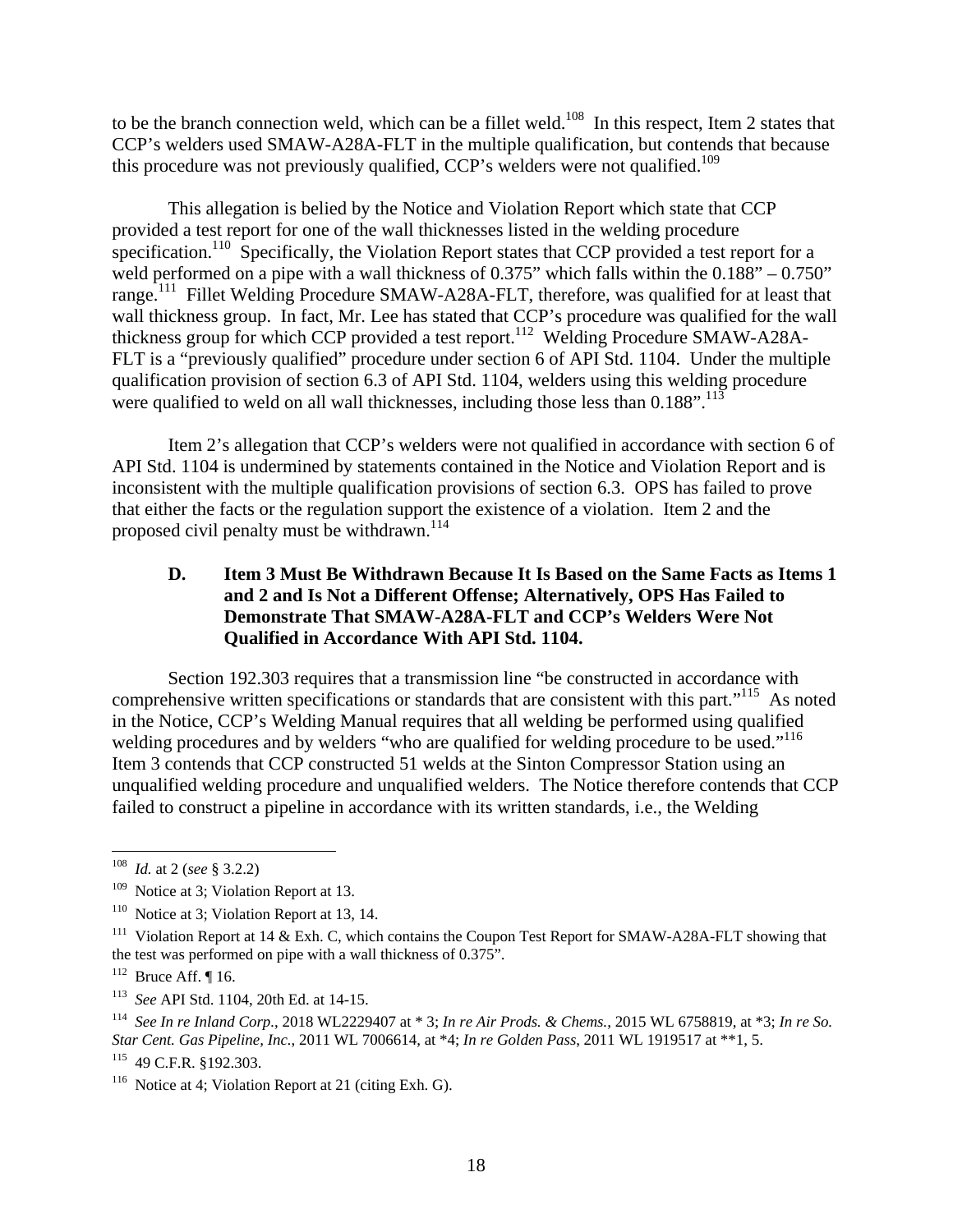Manual.<sup>117</sup> Item 3 must be withdrawn because it relies on the same facts alleged in Items 1 and 2 and cannot be considered a different offense.

Item 3 alleges that CCP failed to qualify welding procedure SMAW-A28A-FLT and that welders using this procedure in their "multi-qualification test" are not qualified. These are the same unfounded allegations made in Items 1 and 2. The Notice's reference to CCP's Welding Manual does not constitute new evidence supporting a new allegation because the Welding Manual requires that welds be performed using qualified procedures and by welders qualified for the welding procedures used,<sup>118</sup> and references API Std. 1104.<sup>119</sup> Referencing CCP's Welding Manual, therefore, is the same as citing API Std. 1104. The Notice does not allege failure to comply with any other provision of the Welding Manual.

Item 3 alleges that the same acts constitute violations of two different regulations. "[T]he test to be applied is to determine whether there are two offenses or only one, is whether each provision requires proof of a fact which the other does not."<sup>120</sup> PHMSA must apply this test to determine whether multiple alleged violations "each require proof of an additional fact, or have their own 'evidentiary basis.'"<sup>121</sup> Item 3 does not require proof of any additional fact or additional basis not already asserted in Item 1 and Item 2 and should be withdrawn.

In the alternative, Item 3 must be withdrawn because, as demonstrated above in Sections III.B.1 and III.C.2, OPS has failed to prove that CCP did not qualify either the welding procedure used or the welders who performed the 51 welds at the Sinton Compressor Station in accordance with API Std. 1104. In addition, CCP demonstrated that the welding procedure was appropriate for the identified wall thickness range, including the wall thicknesses of the 51 welds identified in Item 3. CCP also has demonstrated that the welders listed in Exhibit H of the Violation Report were qualified under the multiple qualification procedures and are qualified welders for any wall thickness.<sup>122</sup> Therefore, the welds performed at the Sinton Compressor Station were performed by qualified welders using qualified procedures.

The evidence presented in support of Item 3 is not closely balanced because CCP's evidence outweighs OPS's unsupported assertions.<sup>123</sup> Nor has PHMSA demonstrated that its interpretation of the regulation is correct or that "certain measures" were required under regulations.124 Item 3 and the proposed civil penalty must be withdrawn.

 $117$  Notice at 4-5; Violation Report at 22.

<sup>&</sup>lt;sup>118</sup> Violation Report, Exh. G.

<sup>&</sup>lt;sup>119</sup> Id., Exh. D (Cheniere Welding Manual CWM-01 Introduction) and Exh. G.

<sup>&</sup>lt;sup>120</sup> Blockburger v. United States, 284 U.S. 299, 304 (1932).

 <sup>120</sup>*Blockburger v. United States*, 284 U.S. 299, 304 (1932). 121 *In re ExxonMobil Pipeline*, 2015 WL 780721 at \*19 (citation omitted); *In re Colo. Interstate Gas*, Final Order, CPF No. 5-2008-1005, 2009 WL 5538649, at \*\*11-13 (D.O.T Nov. 23, 2009) (finding that two separate allegations were essentially the same because both alleged the same operator conduct and the exact same evidence).

<sup>&</sup>lt;sup>122</sup> See Section III.C.2, supra.

 <sup>123</sup>*See In re Butte Pipeline*, 2009 WL 3190794 at \*1.

<sup>&</sup>lt;sup>124</sup> See In re Golden Pass, 2011 WL 1919517 at \*\*1, 5 (finding that, where both provided credible interpretation, PHMSA did not satisfy its burden of proving that its interpretation of regulatory language was correct), *In re*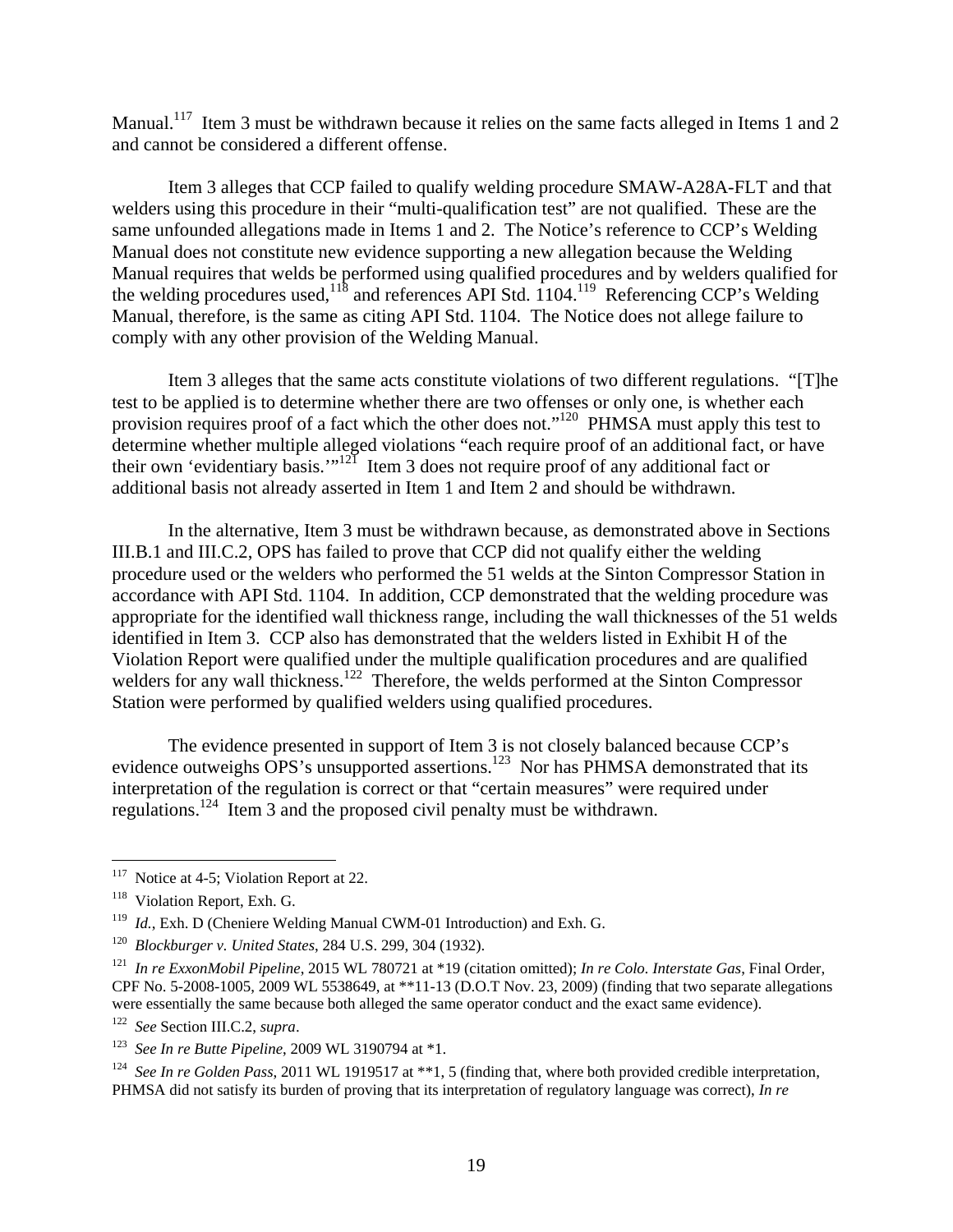# **E. OPS Has Not Demonstrated That the Proposed Civil Penalties Are Reasonable or Consistent With the Applicable Assessment Factors.**

The Notice proposes total civil penalties of  $$185,600$ .<sup>125</sup> In the event the allegations are not withdrawn, CCP requests that the proposed civil penalties be withdrawn because OPS has not supported them with a preponderance of the evidence under the penalty assessment criteria. Alternatively, the proposed penalty should be substantially reduced.

OPS is required by the Pipeline Safety Act to consider certain factors when determining a civil penalty for a pipeline safety violation.<sup>126</sup> Those factors include:

- (1) The violation's nature, circumstances, and gravity, including any adverse impact on the environment;
- (2) The degree of the violator's culpability;
- (3) The violator's history of prior offenses;
- (4) Any good faith by the violator in attempting to achieve compliance; and
- (5) The effect on the violator's ability to continue in business.<sup>127</sup>

OPS may also consider the economic benefit gained from the violation and such other matters as justice may require.

sought is reasonable. $^{128}$ OPS bears the burden of proving that a proposed civil penalty is reasonable and consistent with the statutory assessment factors. A proposed civil penalty cannot be assessed if the record lacks sufficient evidence to support the applicable factors or to show that the amount

Item 1 asserts that CCP failed to qualify welding procedures in accordance with API Std. 1104 and proposes a \$24,100 civil penalty.<sup>129</sup> OPS has not shown that the assessment considerations support this proposed penalty. First, the Violation Report overstates the number of violations, resulting in an inflated and unjustified proposed civil penalty. The Proposed Civil

*ExxonMobil Pipeline*, 2015 WL 780721 at \*12 (finding that PHMSA failed to meet burden of proving that certain measures were required under the regulations).

 $125$  Notice at 5.

<sup>&</sup>lt;sup>126</sup> 49 U.S.C. § 60122(b). These factors are codified in PHMSA's regulations at 49 C.F.R. § 190.225.

 $127$  49 C.F.R. § 190.225(a).

 cases," *Butz v. Glover Livestock Comm'n Co.*, 411 U.S. 182, 187 (1973), "[a]s a general matter, an agency cannot and substantial evidence in the record.'" *Lilliputian Sys., Inc. v. PHMSA*, 741 F.3d 1309, 1313 (D.C. Cir. 2014) (quoting *Burlington N. & Santa Fe Ry. Co. v. Surface Transp. Bd.*, 403 F.3d 771, 777 (D.C. Cir. 2005)) (holding that <sup>128</sup> It should also be noted that while "[t]he employment of a sanction within the authority of an administrative agency is . . . not rendered invalid in a particular case because it is more severe than sanctions imposed in other treat similarly situated entities differently unless it 'support[s] th[e] disparate treatment with a reasoned explanation prohibiting some products containing flammable gas, but not others, from checked baggage was arbitrary and capricious because the disparate treatment was not supported with reasoned explanation and substantial evidence).  $129$  Notice at 5.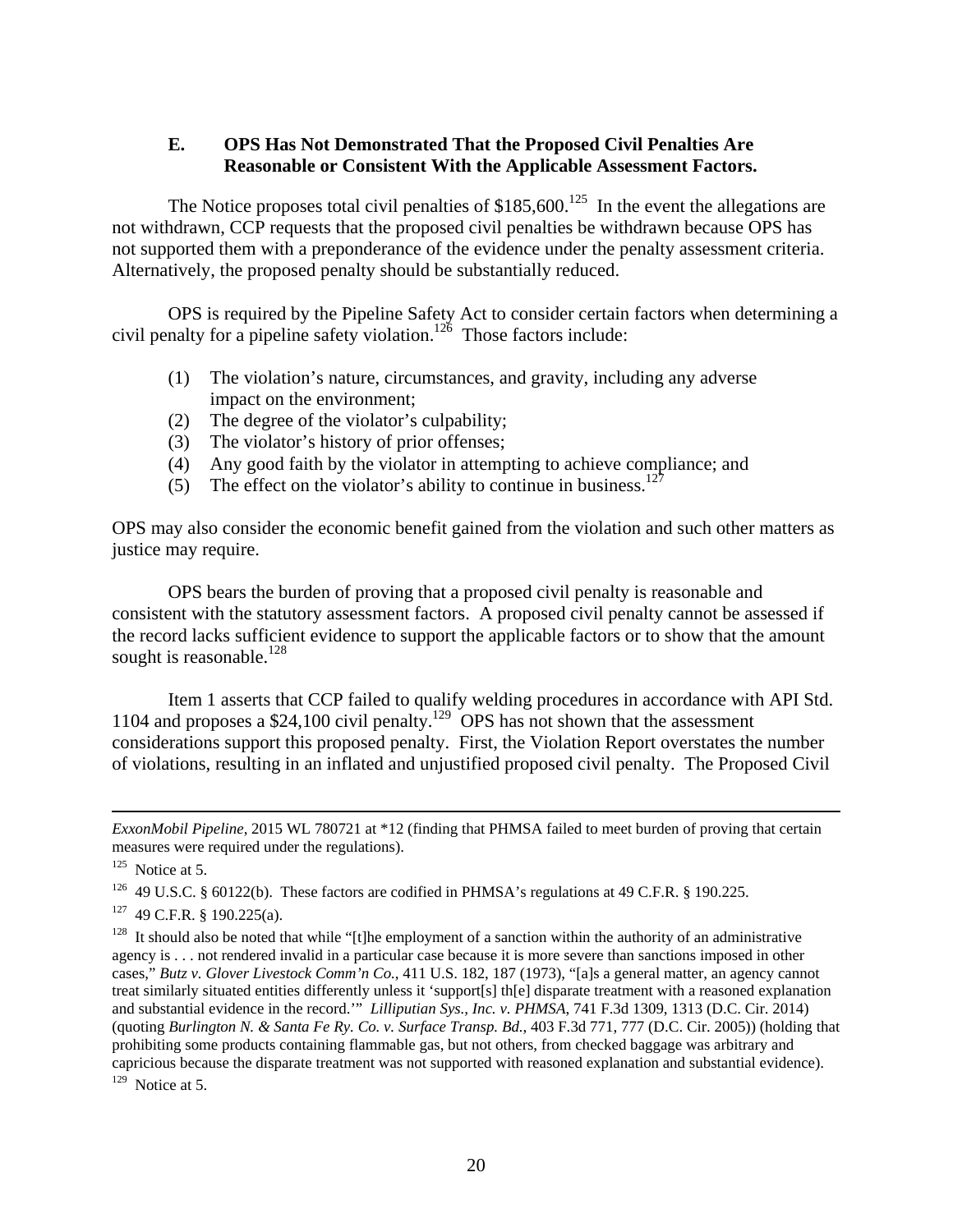Penalty Worksheet identifies eight violations under Item 1.<sup>130</sup> This number appears to have been calculated based on the number of procedures (four) that allegedly were not qualified for two wall thicknesses. Item 1, however, makes no assertion that CCP used any of these procedures to perform any welds on the Pipeline.

Moreover, because Item 1 does not allege that CCP used any of the procedures, the date the Violation Report asserts the alleged violation began (September 28, 2015)<sup>131</sup> is unsupported. This date is based on the date the qualifying test was performed.<sup>132</sup> An allegedly unqualified procedure, however, is not a violation if not used to perform a weld. Because OPS did not establish whether or when the welding procedures were used to perform any welds, the September 28, 2015 start date is unsupported. OPS has failed to demonstrate that the proposed civil penalty for Item 1 is supported by the evidence or the assessment criteria.

In addition, the Violation Report asserts that "[t]he Operator could not provide a reasonable justification for its non-compliance. All 'Butt Weld' welding procedures have the same grouping in wall thickness and are tested and qualified to a specific grouping on the welding procedure."<sup>133</sup> The Proposed Civil Penalty Worksheet also states that CCP "did not make a reasonable interpretation of the requirement or did not have a credible justification for its actions or lack of actions."134 Consequently, CCP did not receive a good faith credit to offset to the proposed penalties.

The statements in the Violation Report and Proposed Civil Penalty Worksheet are not supported by the facts. The April 2017 test demonstrated that the welding procedures were suitable for the welds that were performed.<sup>135</sup> The assertion that CCP failed to offer a reasonable justification for its interpretation of API Std. 1104 or its procedures is unsupported. CCP should receive credit for good faith compliance and the proposed civil penalties should be eliminated or reduced.

The proposed civil penalty with respect to Item 2 also is flawed because it is inconsistent with the alleged violation. Under the "Gravity" assessment factor, the Violation Report indicates that there were eleven instances of a violation.<sup>136</sup> This finding, however, is inconsistent with the alleged violation which does not identify any allegedly unqualified welders and contains no assertion that they performed any welds.<sup>137</sup>

The proposed civil penalty for Item 3 should be eliminated because it is duplicative and excessive. The evidence supporting Item 3 is the same as the evidence described in Items 1

1

<sup>&</sup>lt;sup>130</sup> Proposed Civil Penalty Worksheet at 1.

<sup>&</sup>lt;sup>131</sup> Violation Report at 9.

 <sup>132</sup>*Id.* & Exh. C.

 $133$  *Id.* at 12.

<sup>&</sup>lt;sup>134</sup> Proposed Civil Penalty Worksheet at 1.

<sup>&</sup>lt;sup>135</sup> Bruce Aff.  $\P$  21-22.<br><sup>136</sup> Violation Report at 18.

 136 Violation Report at 18. 137 *See* Section III.C.1, *supra*.